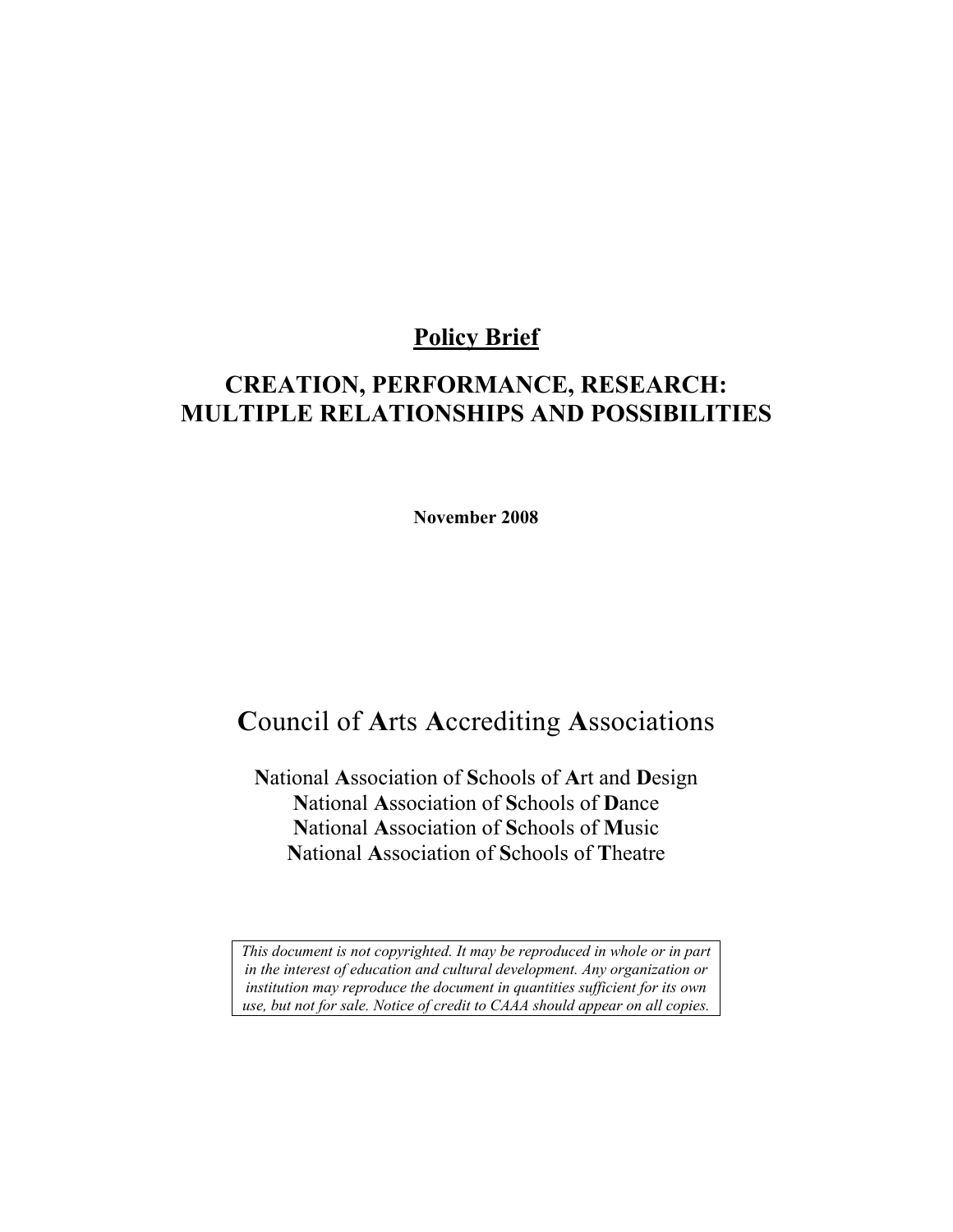#### **Acknowledgements**

The Council of Arts Accrediting Associations acknowledges with gratitude the outstanding support for study of the arts in higher education in the United States. Years of sustained effort have produced outstanding results and created conditions for new levels of achievement.

CAAA appreciates the support of the member institutions of NASAD, NASD, NASM and NAST that made this work possible.

The Council thanks the following readers who reviewed and made valuable comments and suggestions regarding the text; however, the final result is the sole responsibility of CAAA and its Trustees.

*Art and Design (NASAD):* 

Mark Fullerton, Ohio State University Jay Kvapil, California State University, Long Beach Sally McRorie, Florida State University

*Dance (NASD):* 

Mary Cochran, Barnard College, Columbia University Susan Van Pelt Petry, Ohio State University Sharon L. Vasquez, Wayne State University

*Music (NASM):* 

Peter A. McAllister, University of Arizona John William Schaffer, University of Wisconsin – Madison James C. Scott, University of North Texas

*Theatre (NAST):* 

Jonathan Michaelsen, Indiana University Brandt L. Pope, University of Illinois at Urbana-Champaign David Z. Saltz, University of Georgia

The Trustees of CAAA for 2008-2009 are:

Raymond Allen, Maryland Institute College of Art, NASAD President Susan King Roth, Virginia Commonwealth University, NASAD Vice President Daniel Lewis, New World School of the Arts, NASD President, Sara Lee Gibb, Brigham Young University, NASD Vice President Daniel P. Sher, University of Colorado, Boulder, NASM President Don Gibson, Florida State University, NASM Vice President Alan MacVey, University of Iowa, NAST President Dan Carter, Pennsylvania State University, NAST Vice President Samuel Hope, CAAA Executive Director *(ex officio)* 

This text is based on *Studio Art and Design and Research: Multiple Relationships and Possibilities,* developed in 2005 for NASAD. Samuel Hope was the principal compiler of both texts.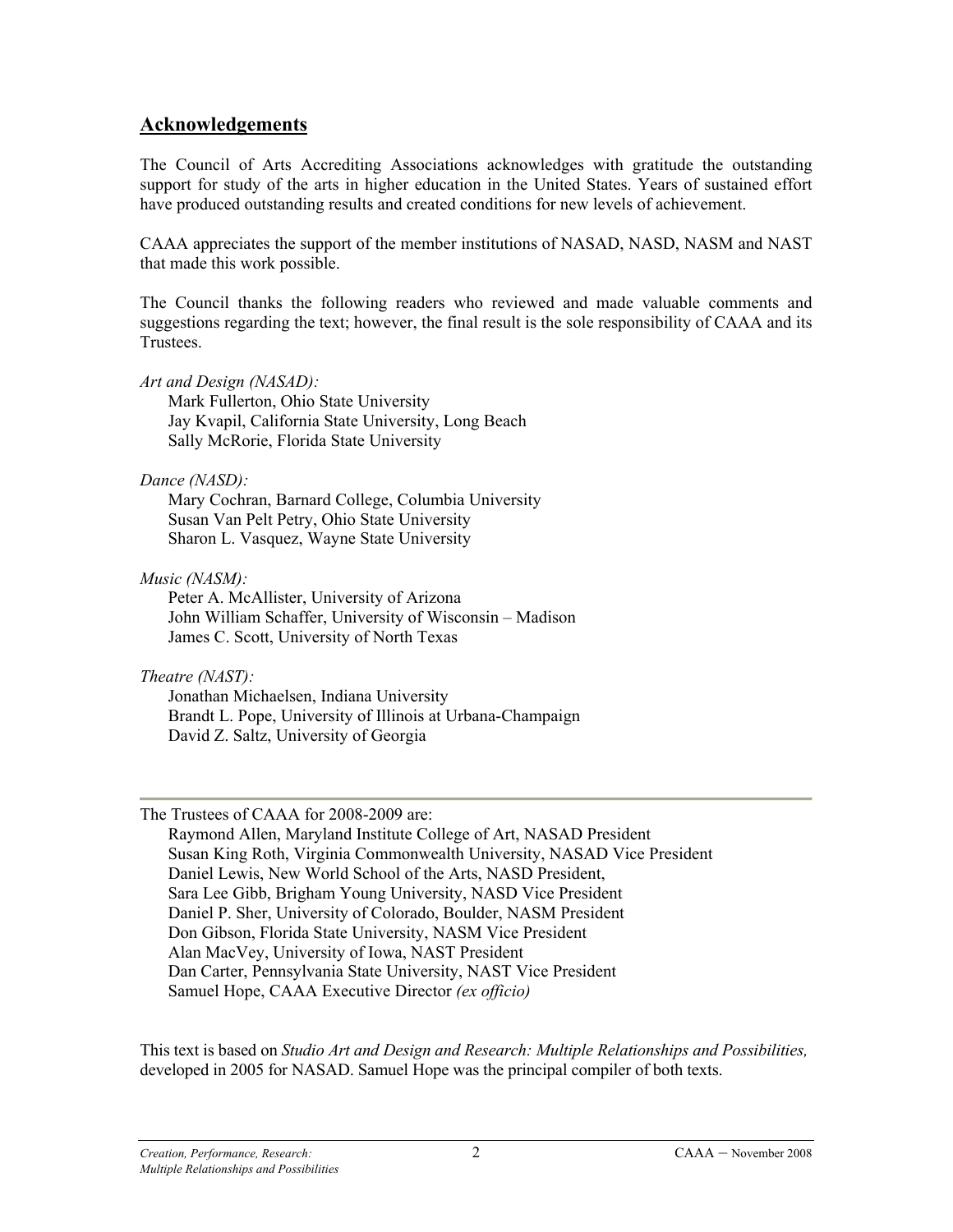## **Purpose**

This policy brief addresses an issue of increasing importance to arts programs in higher education. It is an overview produced to assist administrators and faculty in and beyond the arts. It provides a contextual framework and lists of issues for consideration as institutions and programs make local decisions.

Taken as a whole, the brief shows that it is important to think comprehensively, specifically, and incisively about connections among the functions of creation and performance in the arts, and the functions of research. In argument and policy-making, conflating artistic production and research superficially can create as many problems as denying any relationship at all.

The brief also indicates the vast range of possible connections and encourages exploration and experimentation. It addresses artistic, research, and scholarly territories in ways that promote further consideration of ways they can be connected productively. Such considerations are important when many are asking, "To what extent are creation and performance considered research," "How do the processes of art and science/technology relate to each other," "What is the nature of multidisciplinary work," and "How do institutions promote innovation?"

The presence of myriad possibilities creates the necessity of choice. Each institution, program, and individual will make choices by design or default. The primary purpose of the brief is to indicate the range and nature of these choices, and to point out the kinds of ramifications that need to be considered as any choice is made. It is intended to be useful to those seeking to connect and evaluate specific possibilities while considering the bigger picture, and particularly to those working with the futures of undergraduate and graduate education in their institutions.

#### **Terminology**

In this text, the term "arts" means all of the art forms and their various component specializations, whatever names they carry or however professionals in various art forms refer to themselves. For example, the visual arts includes design, theatre includes its particular technologies, and so forth. In their full manifestations, some of the arts combine specific art forms—dance, opera, theatre, and film, for example. All art forms show interesting relationships, such as the similarities and differences among sculpture and architecture. Such considerations may be the subject of research and scholarship, but they are not fundamental to this paper. Readers should interpret "arts" as they wish; for example, as their own field, or the arts as a whole, or some combination thereof.

"Research" is also used broadly. The text points to many approaches, and at times uses other research-associated terms to make informal distinctions among types of inquiry. However, the brief does show that research does not have a broad definition in many academic contexts, and that this fact needs to be noted as plans and decisions are considered.

"Compose" and "design" are used at times to refer generically to creating by putting things together, including various artistic/intellectual techniques for so doing. These functions are central to and observable in all the arts, although they may carry different names such as playwriting or choreography. This use does not obviate the importance of these same words to designate specific professional fields such as music composition or graphic design.

#### **Note:**

This paper refers extensively to the natures and characteristics of the arts. A Web resource on these topics may be found at [www.aqresources.arts-accredit.org.](http://www.aqresources.arts-accredit.org/)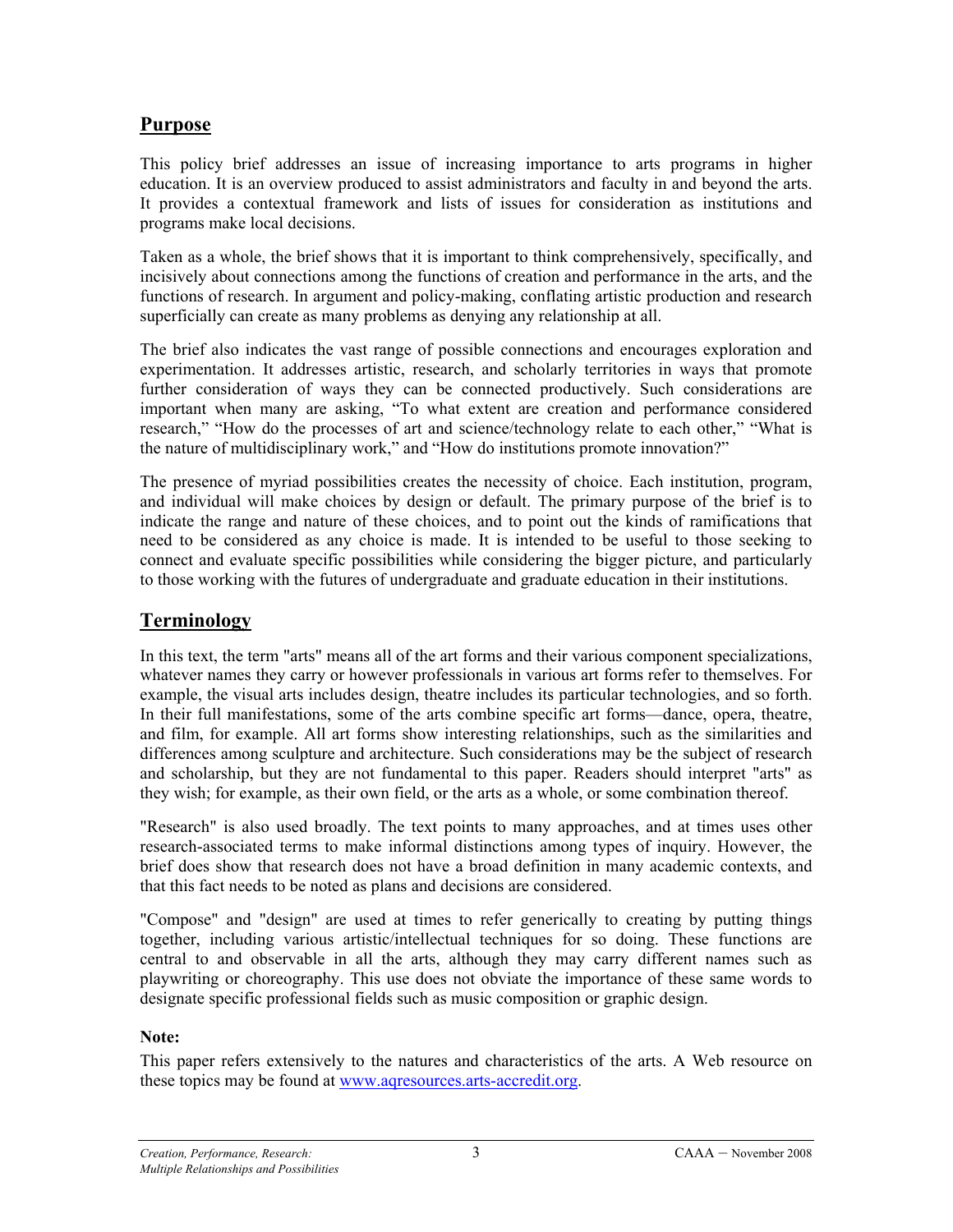# **CREATION, PERFORMANCE, RESEARCH:<br>MULTIPLE RELATIONSHIPS AND POSSIBILITIES**

## **Table of Contents**

| I.     |                 |  |          |
|--------|-----------------|--|----------|
|        | $A_{\cdot}$     |  | 5        |
|        | B.              |  | 6        |
|        | C.              |  | 6        |
|        | D.              |  | 7        |
| П.     |                 |  | 8        |
|        | $A_{-}$         |  | 8        |
|        | B.              |  | 9        |
|        | C.              |  | 9        |
|        | D.              |  | 9        |
|        | Е.              |  | 10       |
|        | F.              |  | 10       |
|        | G.              |  | 10       |
|        | Н.              |  | 11       |
|        |                 |  |          |
| Ш.     | $A_{-}$         |  | 11<br>11 |
|        |                 |  | 12       |
|        | В.<br>C.        |  | 13       |
|        |                 |  | 13       |
|        | D.<br>Е.        |  |          |
|        | F.              |  | 13<br>14 |
|        |                 |  |          |
|        | G.              |  | 15<br>15 |
|        | Н.<br>L         |  | 15       |
|        | J.              |  | 16       |
|        | Κ.              |  | 17       |
|        | L.              |  | 17       |
|        |                 |  |          |
| IV.    |                 |  | 18       |
|        | A               |  | 18       |
|        | B.              |  | 19       |
|        | C.              |  | 19       |
|        | D.              |  | 20       |
| V.     |                 |  | 20       |
| VI.    |                 |  | 21       |
|        | А.              |  | 21       |
|        | B.              |  | 21       |
|        | C.              |  | 22       |
|        | D.              |  | 22       |
|        | E.              |  | 23       |
|        | F.              |  | 23       |
| VII.   |                 |  | 24       |
|        | $A_{-}$         |  | 24       |
|        | B.              |  | 25       |
|        | $\mathcal{C}$ . |  | 25       |
|        | D.              |  | 26       |
|        | Е.              |  | 26       |
|        | F.              |  | 26       |
|        |                 |  |          |
| Notes. |                 |  | 28       |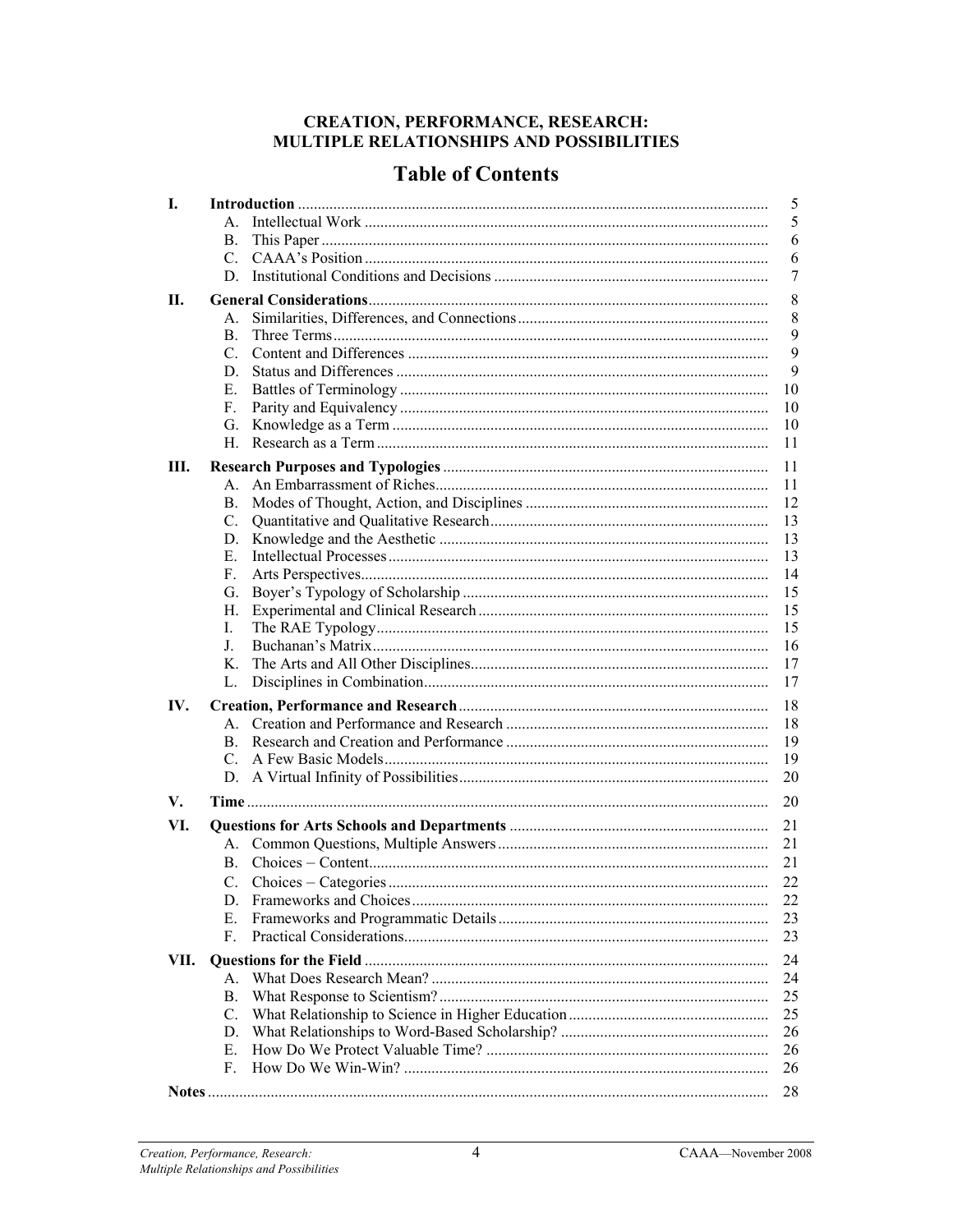## **C**ouncil of **A**rts **A**ccrediting **A**ssociations

## **Policy Brief**

## **CREATION, PERFORMANCE, RESEARCH: MULTIPLE RELATIONSHIPS AND POSSIBILITIES**

November 2008

*This paper is intended to facilitate discussion both within and outside member organizations of CAAA—National Association of Schools of Art and Design, National Association of Schools of Dance, National Association of Schools of Music, National Association of Schools of Theatre.* 

It is not a statement of accreditation standards or procedures, nor does it have *any function in the accreditation process of any of the Associations. Its purpose is to provide an analytical policy review of a number of issues associated with the creation and performance of and research.* 

## **I. Introduction**

#### **A. Intellectual Work**

Creation and performance—the production of works in the fine and performing arts and in design—are intellectual work. Among other things, this work involves the gathering and ordering of ideas and communicative means. Work to create and perform, therefore, join other kinds of intellectual work to constitute the universe of intellectual endeavor. Creative and performing artists continue to exhibit many connections with other intellectual efforts. Other areas of intellectual endeavor continue to be applied to the work of artists, both to provide them with tools and to explain and otherwise consider the works they have produced. All of these facts are centuries old.

The term *research* is used as a descriptor for a vast range of intellectual work. Highly educated, reasonable people disagree about precise definitions of *research*. But when the term is used, there are general connotations of organized inquiry and investigation. Research reveals things; it is a way to find information that can be used creatively. The intellectual work of research is carried on in different ways by different disciplines and professions. The artistic world and its professional pursuits in various fields of art are full of research and research connections.

As arts fields, specializations, institutions, and individuals chart their future courses, there will be many continuing and new relationships among different types of intellectual work. There are tremendous possibilities for stunning advances in relationships between human understanding and creativity. The arts have major roles to play in developing this potential. Therefore, the relationships among integrations and syntheses of creation, performance, and research efforts are a major future issue for institutions that educate professional artists.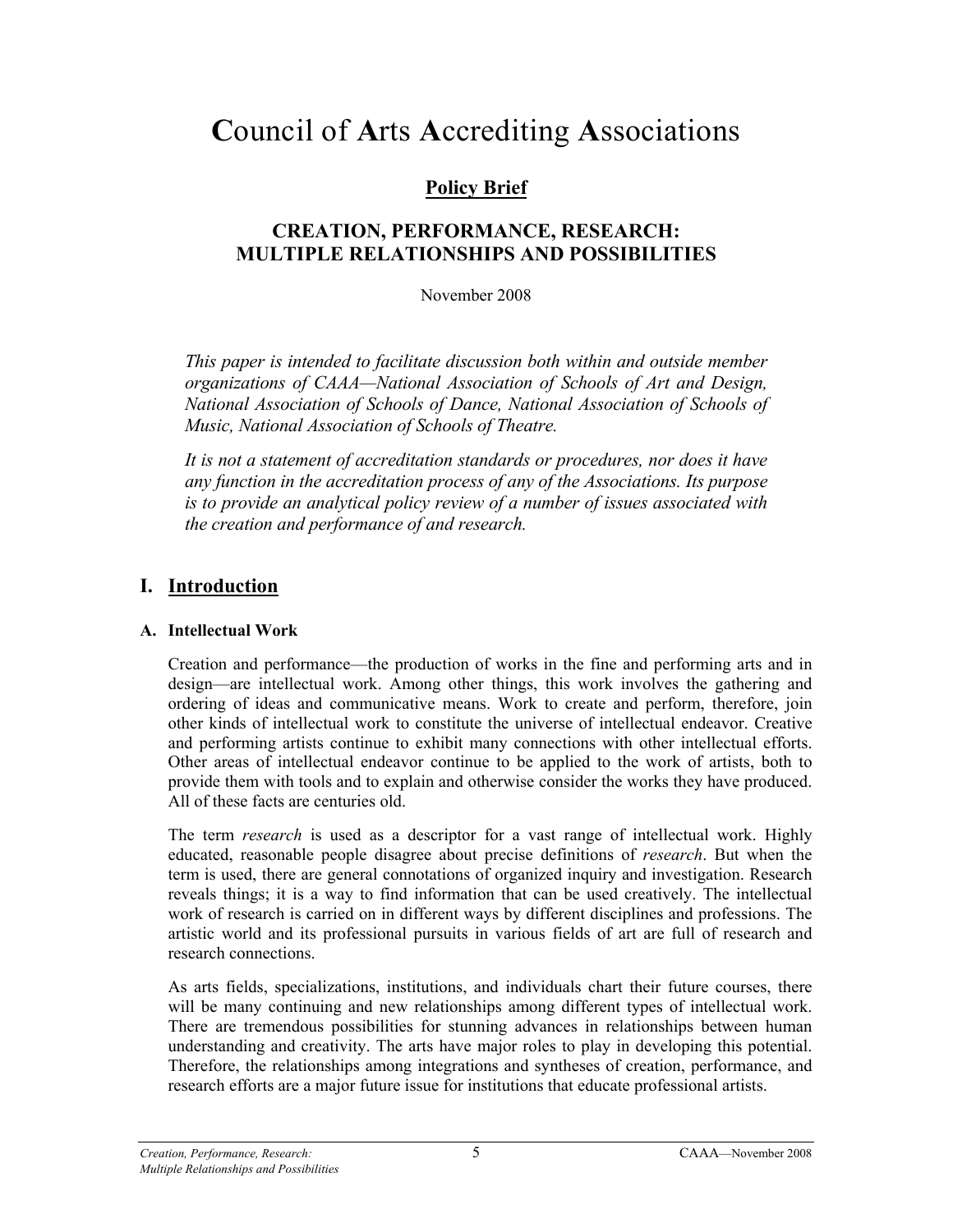#### **B. This Paper**

This policy analysis paper is written from a positive perspective. The level of opportunity is astounding. Artists are creative people who revel in successful applications of human creativity. They enjoy the new. They glory in making new things and in making old things new. Given the vast expansions of knowledge and product over the past century alone, there are so many possibilities for new connections and new applications of creative vision and capability.

This paper attempts to cover a massive territory in relatively few words. By necessity, it is not a research paper itself, at least in the traditional academic sense. It is, rather, an attempt to create a broad overview of issues, possibilities, and questions.

Since the scope of this paper precludes a great deal of depth, the text points constantly to the existence of depth. Almost every topic considered in this paper has deep roots in various kinds of intellectual work. The range of topics considered indicates the necessity of in-depth analysis and projection when creating new academic programs or otherwise making large investments of time and resources.

Relationships involving artistic work and research become degree-specific only when a particular program is developed by an individual, an institution, or an organization. In other words, one or more concepts concerning possible relationships transcend specific degree considerations, even though, in the vast majority of academic and teaching circumstances, the most advanced connections will be pursued at the graduate level.

As is always the case with CAAA, the purpose of this paper is to assist individuals and groups in their own efforts to reach the best conclusions and make the best decisions in their own cases. This paper is intended to play a catalytic role, and provide a foundation for local and national discussion. It is an offering, not a mandate.

Policy analysis papers must discuss real and potential positives and negatives. There are dangers to be faced in making any decision. These dangers are not the same for all decision makers. However, policy analysis papers usually address many decision makers, and so, the dangers need to be cited. If we are preparing to go on a journey, warnings about possible dangers or challenges are not equivalent to advice against taking the trip. Facing four-squarely the possibility of problems is prudent as the basis for determining individual conditions and capacities. This paper is intended to be both an example and a proponent of prudence.

#### **C. CAAA's Position**

CAAA has deep respect for all types of intellectual work. The standards and approaches to accreditation used by CAAA member Associations document this respect within and beyond the various arts disciplines, including the specializations.

CAAA and its member Associations have traditionally supported the expansion of intellectual work. They have tried to show the nature of intellectual work in various aspects of each arts discipline and the sensory world that it inhabits and creates, especially to those who are unfamiliar with the nature of this work.

CAAA has always recognized innovation and quality, and that quality in innovation comes primarily from work done by individuals and institutions.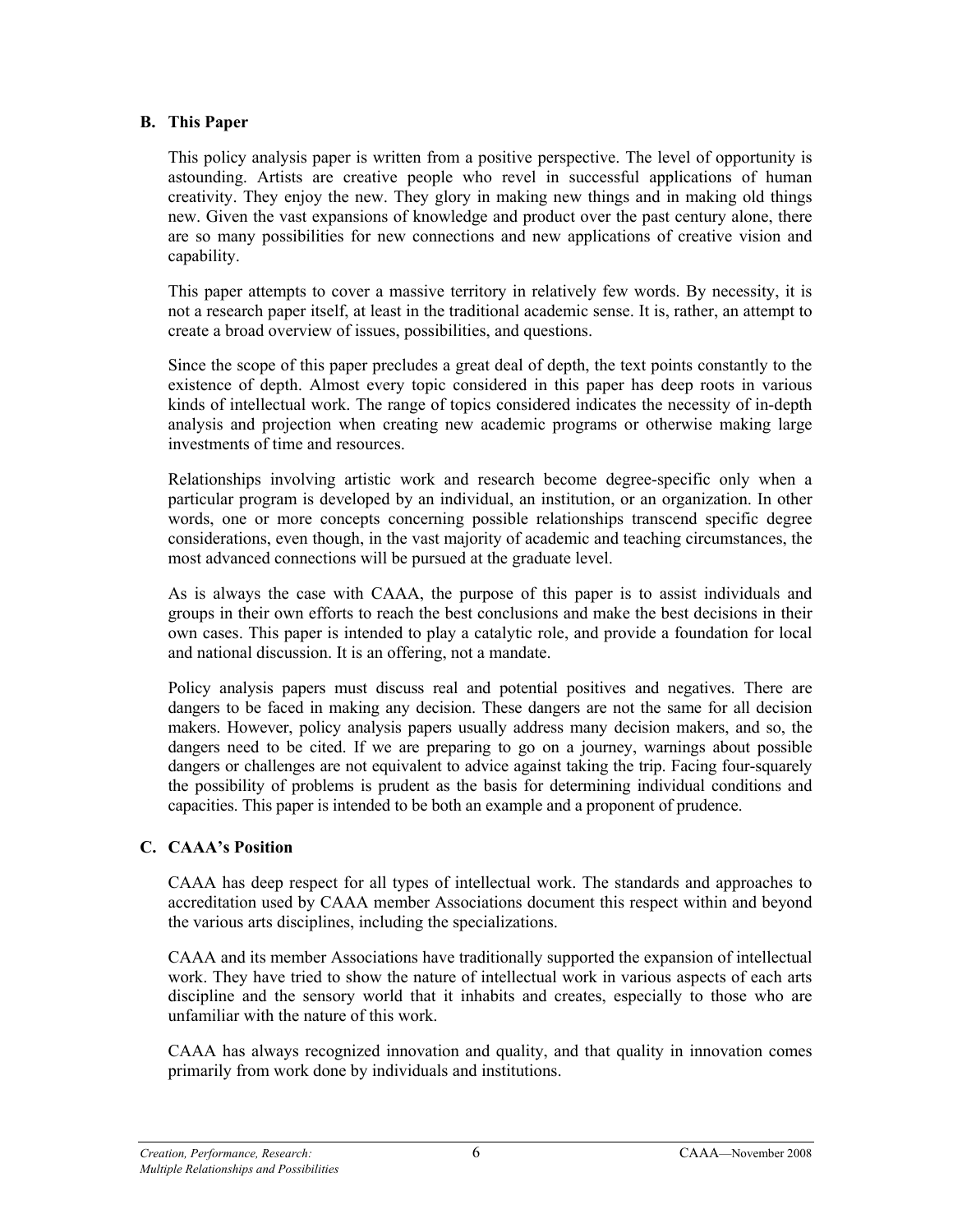CAAA seeks to preserve and enhance conditions that support different pathways, approaches, and agendas within all fields of the arts. Variety is an evidence of creativity. Variety is also critical as an overall operational norm because no single person or institution can do everything.

CAAA continues to believe that content is first. Once goals regarding content become clear, other issues usually begin to resolve themselves. Simply put, the duration, level, and process of a particular effort depend on the nature of its content. Degrees and other credentials are structured and labeled according to their content. New programs are developed to create or address content. New content or new combinations of content, or the need to address accumulating content, all raise questions about time and other resource necessities.

Status, while not the first thing, is an important thing. Since almost all work is with other people, respect among persons is a vital commodity. The same is true of fields of study and practice. CAAA recognizes that status and image challenges exist for and in the arts. These challenges must be met with care lest short-term solutions contribute to long-term problems. CAAA and its member Associations have demonstrated their belief that real status is based on work and that public relations techniques, though essential, alone are not enough.

CAAA member Associations are forums for exchanges of ideas and debate. In presenting this analysis, CAAA is not attempting to formulate a doctrine, a curriculum, or a set of curricula. The Council wishes to foster a climate of exploration where explorers of various territories share findings and understandings with each other.

The accreditation standards of CAAA member Associations accommodate and encourage innovation. Institutions should pursue their inquiries and developments regarding new types of programs with the understanding that NASAD, NASD, NASM, and NAST and their respective Commissions on Accreditation wish to support such creativity. Each Commission has a long history of approving experimental approaches to content, schedule, degree level, and method.

#### **D. Institutional Conditions and Decisions**

In considering matters of creation, performance, and research, it is critically important to remember that higher education encompasses institutions exhibiting a broad range of missions, goals, and objectives. Specific purposes and priorities affect each institution's approach to all disciplines, including the arts. Each discipline has many specializations and types of work; no institution can do everything. Institutions make choices. The resulting diversity is reasonable, healthy, and a condition of overall effectiveness. Many different pursuits are necessary. Altogether this means that specific institutional approaches to questions of creation, performance, and research in the arts and in other subjects vary widely, and that this is an appropriate and positive result.

Local decisions about what to do and how to evaluate are influenced by many ideas and forces. How various individuals value and understand things and how they believe advancement can be made all make a significant difference. Clearly different institutions have different views about such questions; these views can change as personnel change. However, it is hard to make productive decisions about something being pursued at advanced levels without some understanding of its nature, or significant willingness to trust those who do have such understanding.

This obvious point is related to the criticality of each institution's decisions in such areas as curriculum, faculty hiring, advancement, and reward systems, and expectations for various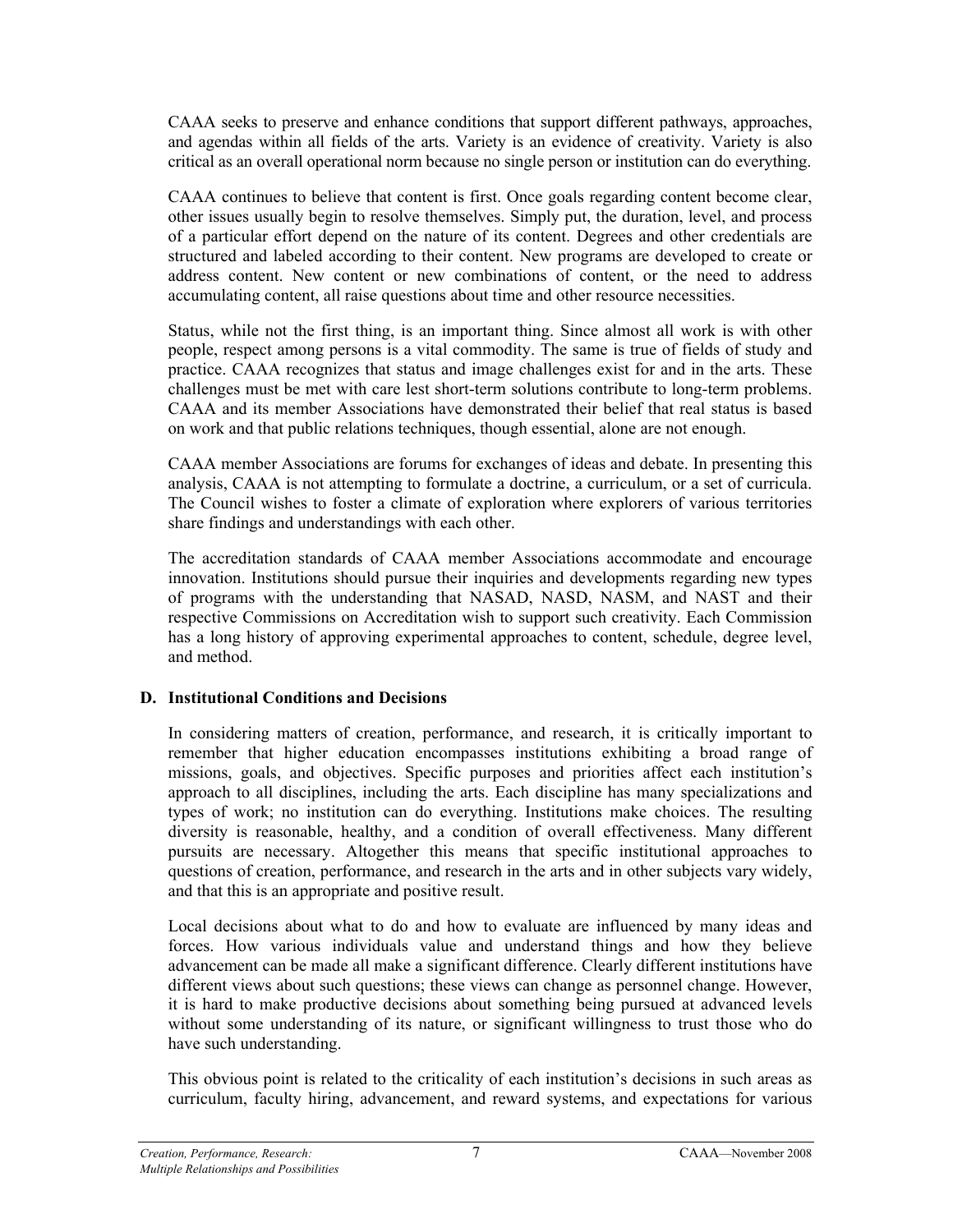kinds of achievement at individual and institutional levels. These decisions are made in a climate pervaded by necessities to cultivate positive public perceptions. Moment-to-moment image management is critical and can often take precedence over everything else. The climate is also heavily influenced by funding considerations. For example, external source funding streams for science and technology projects are far larger than those for any other fields pursued in higher education. The effect of this reality on values, public perception, methodology, and decision making is large.

Another reality is the need to bring order and consistency to evaluations of individual work. This means that decisions must be made locally that define what counts. In the arts, these local decisions are influenced by values and understandings about creation, performance, and research, and the role they play in the fundamental mission of the institution, and in the way the institution positions itself to its constituencies. Given the myriad ways that creation, performance, and research can be considered and valued and the different approaches and procedures used in different disciplines, in each institution, arts faculties and administrators have the responsibility to work with all these conditions and perennial challenges in ways that nurture the arts programs for which they are responsible. Much work has been done by faculties and administrations throughout the nation to demonstrate and document the specific natures of their tasks, how they are similar and different to tasks associated with other disciplines, how their success depends on creating and maintaining conditions consistent with the nature of their task, and the way their disciplines and specializations work. Such efforts need to continue to meet evolving conditions and new potentials.

This paper is intended to assist these efforts.

## **II. General Considerations**

#### **A. Similarities, Differences, and Connections**

Looking around the world, it seems clear that there are similarities, differences, and connections among things. For example, red and blue are similar because they are both colors. They are different because they are different colors. They can be connected or blended together in a virtually infinite number of proportions to create a virtually infinite range of colors. However, neither the fact that red and blue share certain similarities, nor the fact that they can be blended and connected together in an infinite number of ways, obviates the fact that red and blue are different. In fact, their differences enable the existence of their similarities and connections or blends.

This obvious analogy has application to questions of disciplines and work in them. The existence of differences is central to intellectual work of all kinds. Relationships among similarities, differences, and connections are central to creation and performance as well as to research that is based on or conveyed in words or numbers.

The preservation of differences happens somewhat naturally. Arguments can be made that similarities erase differences or that differences do not matter because everything is connected. Such arguments may wish to reduce the presence of differences as a consideration in decision-making of all kinds. However, such arguments rarely dominate for long. The essential natures of things tend to reassert themselves, at least during any timeframe that matters to any individual now living. Fundamentally, red is not blue.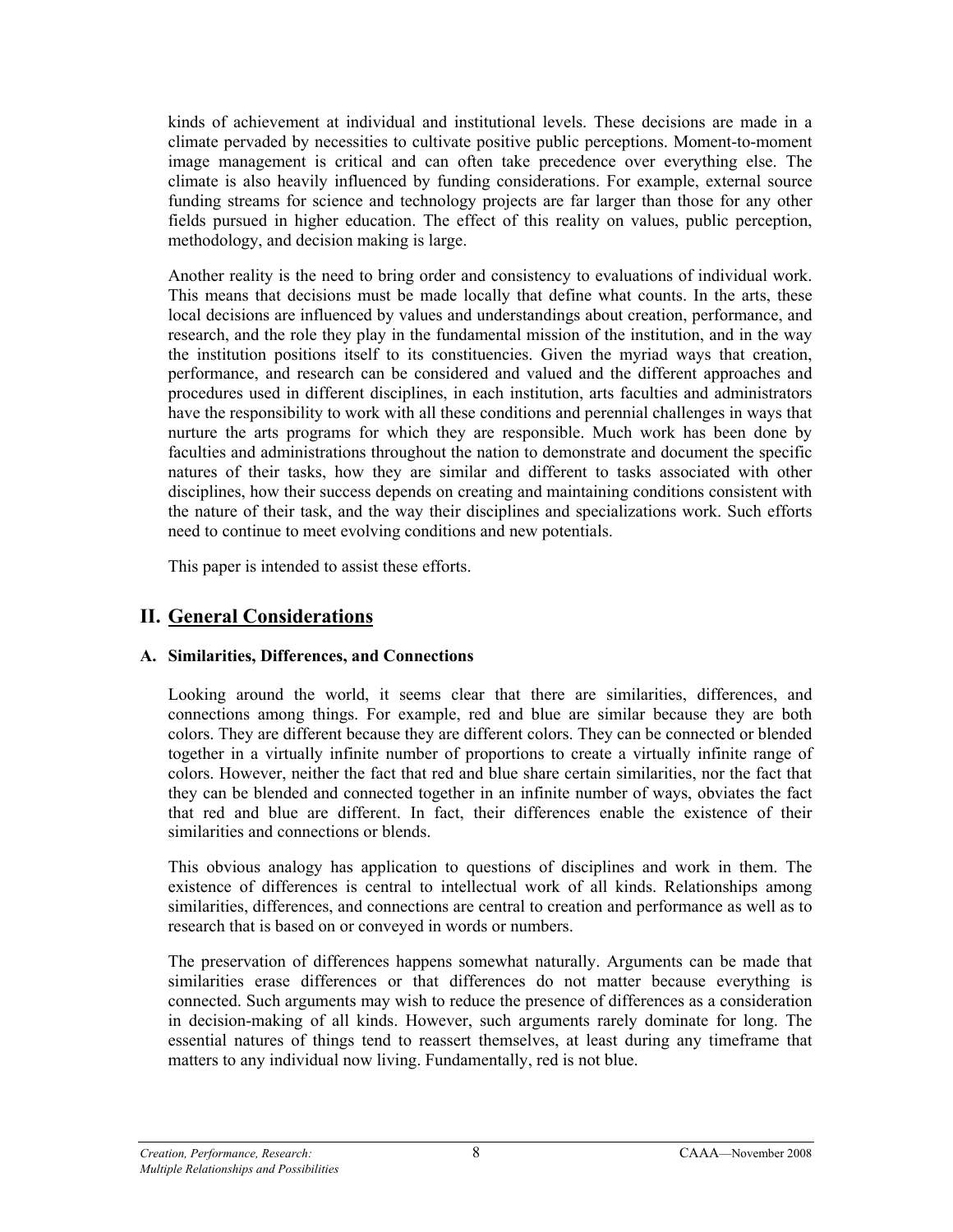Among the various professions and disciplines, the various arts and design fields, in their fundamental forms, have similarities with other fields, differences with other fields, and connections with other fields. Each of the arts has its own identity as a large field of practice and approach. Among the various arts fields, there are also similarities, differences, and connections.

#### **B. Three Terms**

Behind questions, discussions, and actions that deal with issues of similarity, difference, and connection, lie three useful terms. The first is *ontology*, usually described as the nature of being, reality, or ultimate substance. The second is *epistemology*, usually described as the study or theory of the origin, nature, methods, or limits of knowledge. The third is *typology*, usually described as the study of types, symbols, or symbolism.

It is clear that perspective, however derived, can produce widely different ontological, epistemological, and typological views among highly educated and gifted people.

For example, knowledge is produced by many things, including experience, insight, learning, research, heritage, and so forth. Since persons, fields of endeavor, institutions, nations, and many other groups exhibit great differences in all these sources of knowledge and understanding, differences can be very great.

Ontology lays the foundation for epistemology, which in turn lays foundations for methodologies, typologies, and other forms of organization and description.

#### **C. Content and Differences**

Work with different sorts of content produces different sorts of perspectives. Likewise, different sorts of perspectives produce different sorts of content. Individuals trained professionally in the arts literally see, hear, and understand things differently than people who are not. The knowledge and perspective gained from intensive study produce a tremendous depth of analytical comprehension that is not available to just anyone. A group of individuals from twenty different professions may all view a magnificent sunset. Though it is only one of many factors, their knowledge or profession will have the sunset speak to them a specific way that is not natural to the others.

#### **D. Status and Differences**

Real differences, and the differences of approach and perspective they produce, have an impact on status. At different times, places, and levels of social organization, it is clear that not all fields, professions, activities, or areas of endeavor have the same status. In our own time, science has more status than almost anything else. In fact, science has so much status that other areas of endeavor that are not strictly sciences often attempt to imitate science or use scientific terms in the belief that it will improve their status.

Since status is preserved by differences, those who perceive themselves to have status work hard to ensure that differences between them and others are clearly understood and maintained. To bring this discussion to the point of our inquiry, such preservation extends to the definition, meaning, and valuing of the term "research."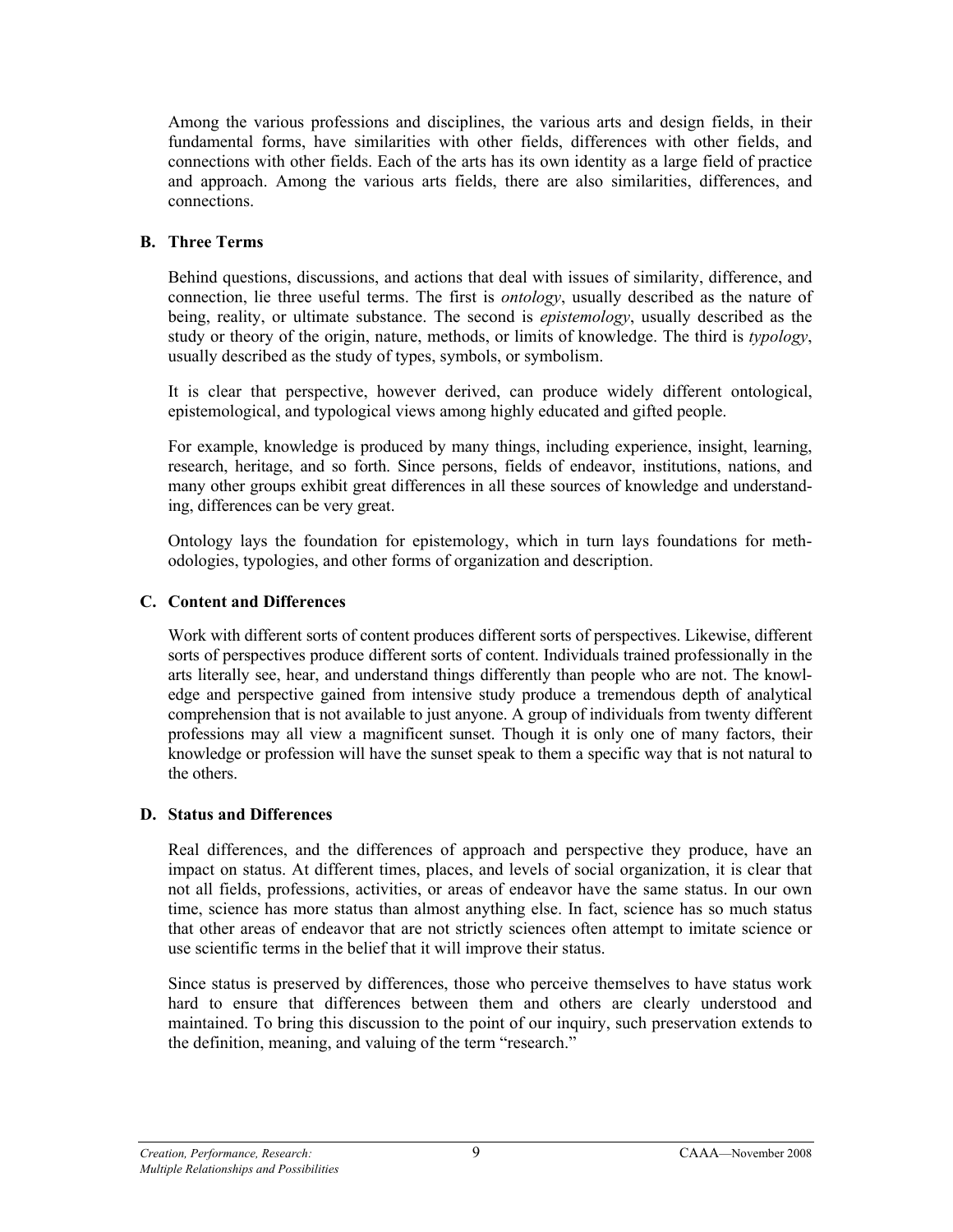#### **E. Battles of Terminology**

In situations where there are feelings of disadvantage, remediation is often sought through efforts to change the meanings of terms. In these efforts, terms are used as symbols, perhaps more than standard indicators of particular meanings. And so, we come to the term "research." When the word is said, how much does it create an automatic positive resonance? In most circumstances, "research" is a very positive word. However, the term does not mean the same thing for all users or hearers. For research, like everything else, has similarities, differences, and connections with other kinds of endeavors. Individuals and groups who feel their status is based on a particular definition of and approach to research will naturally try to protect that definition and approach against all attempts to conflate or connect other definitions and approaches with their own. In other words, many who derive high status from their position in a particular world of research do not want the definition of research expanded to the point that it erases the differences that give them their status.

The prospects of such battles raise a caution: If we appear to be what we are not in order to get resources to be what we are, what risks do we run in becoming what we are not?

#### **F. Parity and Equivalency**

Parity offers the most positive way to keep differences and address status. An independent artist and a research chemist employed in industry are both engaged in high levels of intellectual work. For purposes of this discussion, let us say that they have parity. They make the same amount of money, they have the same status in their own respective professions, and as far as one can tell they have equal respect in their community. They share many similarities and they may be connected to each other in a project of an intellectual nature or in other ways. But parity means parallel positioning of two separate things. Parity works as a descriptor in this case because one individual is an artist and the other is a scientist. The status each is accorded is reasonably connected to the nature and purpose of what the individual does. This example may not reflect specific economic and status realities, but it does present an ideal.

If status were sought in equivalency, however, choices would have to be made about which field or profession is more valuable. And, if some force had the power to demand a choice of terms so that all intellectual workers had to be called either scientists or artists, the status problems would become a generator of massive conflict as each different field would feel compelled to make its approach to intellectual work predominate.

Of course, it is possible that a single individual could develop capacities and capabilities in one of the art forms and in chemistry. Even if such a person were able to integrate or synthesize the two in a revolutionary new way, this would be a new example of a connection and not a destruction of the differences between the two fields.

Distinctions between parity and equivalency are extremely important when looking at connections between the arts and research of any and all kinds. For example, failure to establish reasonable parity can foster questionable assertions of equivalency that in turn can reduce prospects for parity.

#### **G. Knowledge as a Term**

However the term knowledge is used, it is useful to keep in mind the distinctions and connections between "knowing how" and "knowing what." "Knowing how" refers to the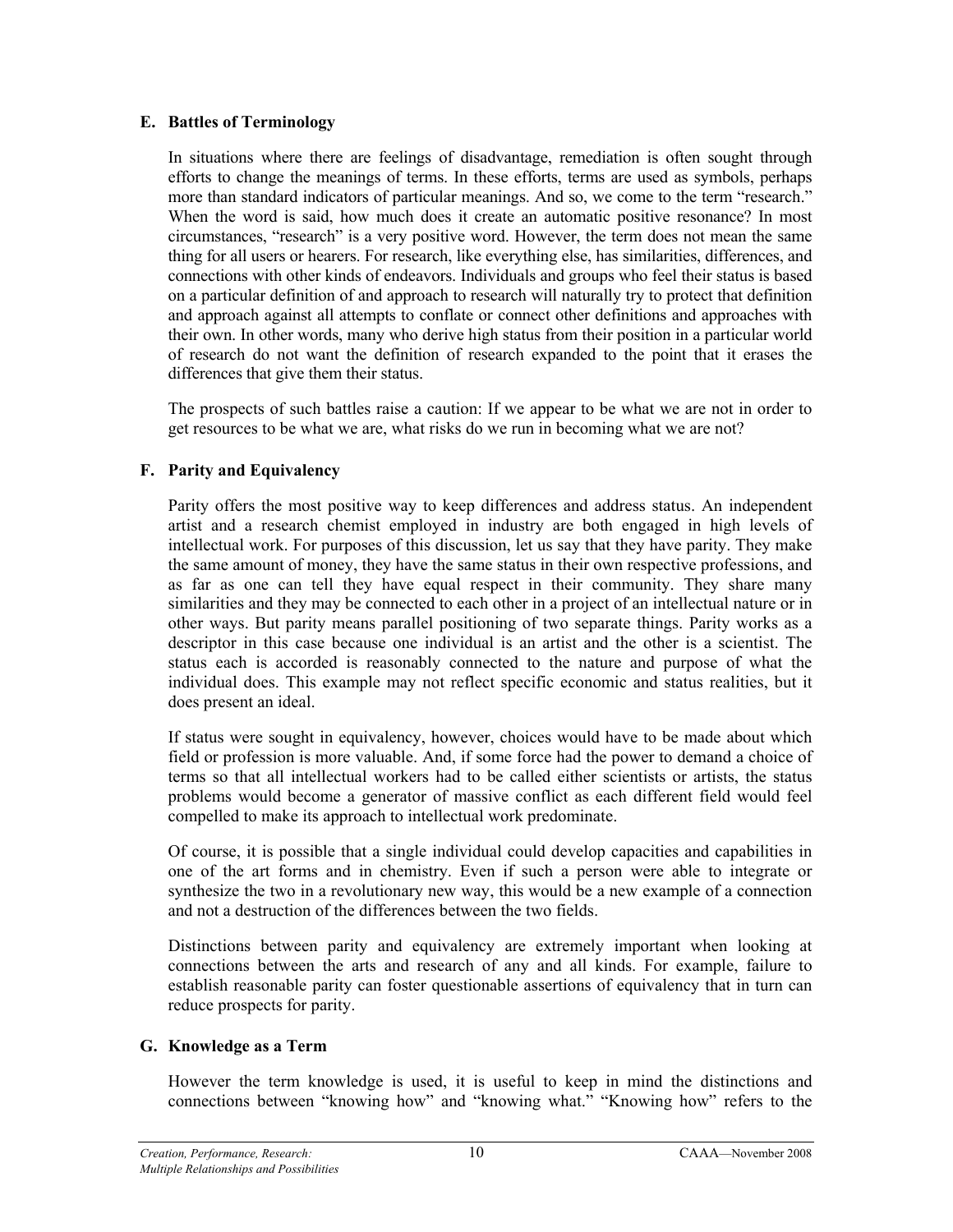ability to do something, to engage using intellectual, technical, physical, and other means. "Knowing what" refers to identifying and understanding something in one or multiple domains, and at various levels of depth and intensity.

#### **H. Research as a Term**

Most dictionaries associate *research* with scholarly or scientific investigation or inquiry. There is an implication of thoroughness so that critical facts and issues are not left out, thus falsifying the results or nullifying their replicability. There is an expectation of systematic methodology.

Terms *inquiry*, *investigation*, *research*, and *scholarship* have obvious similarities. They have different meanings to different individuals and groups, and there are connections among them, including the use of one to accomplish another. For example, research is normally central to scholarship.

The term *research* literally means "to search again." This confirms the usual connotation that research involves looking into something that already exists even if it is not known.

It may help us to sort things out if we consider *research* and its associated terms—inquiry, investigation, scholarship—in terms of intent, content, process, and product. This is important because the word *research* implies an individual's search for information or knowledge known to others but not to oneself. It also implies searching for information or knowledge that is not known.

Inquiry, investigation, research, and scholarship can be critical ingredients in the creation of a work of art in any medium and art form. The artist may address the same content as a scientist, even engage in the same process in terms of technique and method, but the product of one will be labeled by the world as a work of art, design, music, dance, theatre, etc. while the other will be labeled a work of scientific research.

At the moment, it is clear that the product of all intellectual activity is not labeled *research*. It is also fairly clear that all intellectual activity is not research, inquiry, investigation, or scholarship. For example, some intellectual activity is compositional, some is theoretical, and much is creative. The fact that similarities and connections exist among various types of intellectual activity does not erase the differences among them. It also does not erase the differences in intent, content, process, and product that are engaged when anyone working intellectually is trying to find things out.

It helps to remember that research is a conceptual term, an operational term, and a political term.

#### **III. Research Purposes and Typologies**

#### **A. An Embarrassment of Riches**

It would take many volumes to explore questions of research purposes and typologies and their antecedent ontologies and epistemologies. What follows is an attempt to provide enough examples to indicate the vastness of this territory. In making this attempt, we are both enabled and hampered by terminology. Clearly, the same term does not mean the same thing to all. We also live in a time where specific terms are assigned various public relations values. These values are debated in ways that often reduce the prospects for clarity. However, no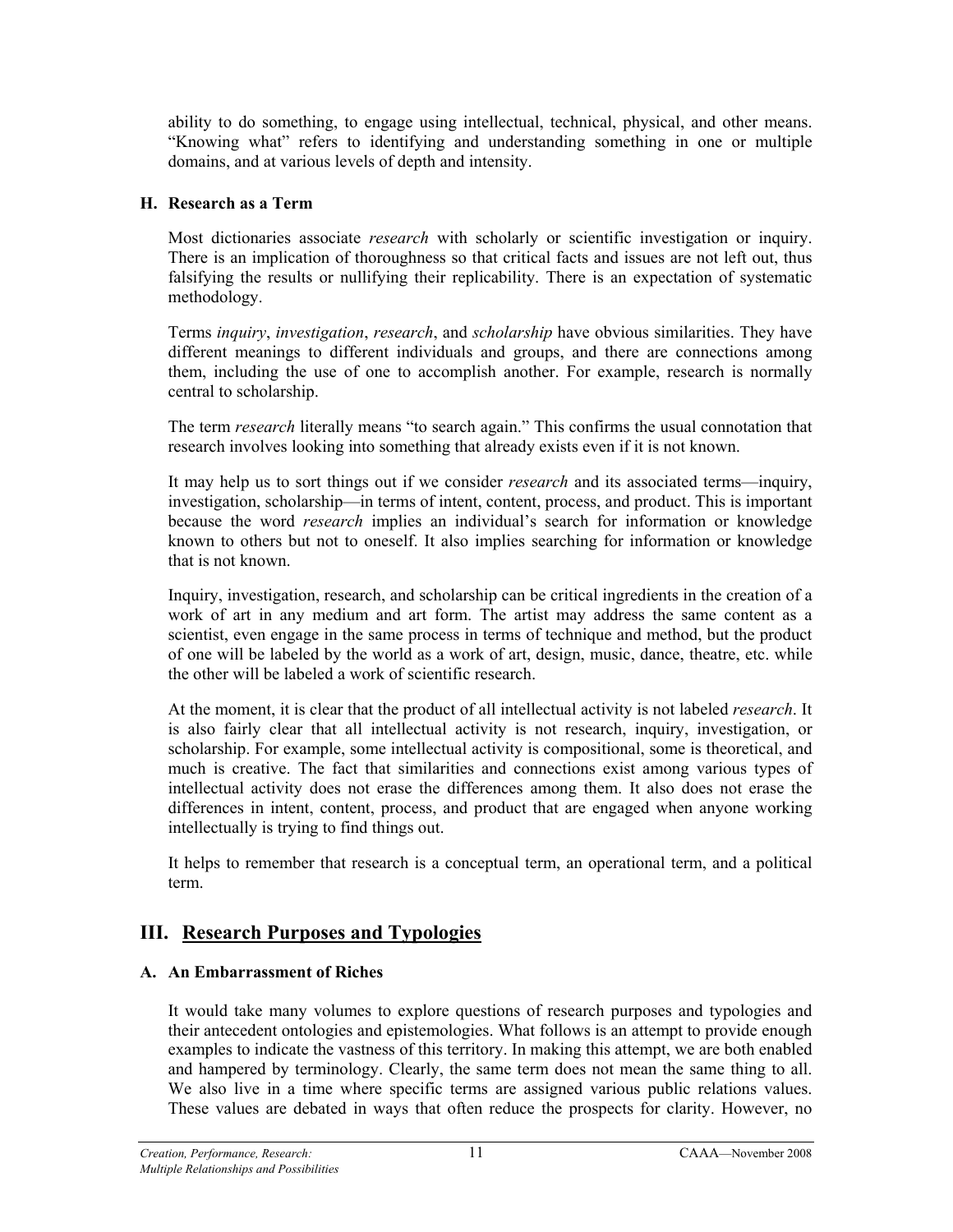matter what is said or how it is said, there are so many approaches to, and combinations of, intellectual work that no one need feel isolated or restricted by the practice of others. Our attempt here is to show *ways* of thinking about research purposes and typologies as opposed to *the way* to think about them.

#### **B. Modes of Thought, Action, and Disciplines**

Brown University Professor George W. Morgan produced a simple but profound formulation of modes of thought.<sup>1</sup> His effort was associated with development of an undergraduate course that attempted to develop an overall understanding of fundamental modes of thought. Morgan identified three.

The *historical mode* of thought is concerned with what happened. The *scientific mode* of thought is concerned with how things work. The *artistic mode* of thought is concerned with creating new things, including making old things new.

It is critical to remember that these three descriptors as used in this typology are modes of thought, not disciplines. This is important because comprehensive work in any and all disciplines includes all three modes of thought. The three modes are present in different proportions in various disciplines. For example, the scientific and artistic modes of thought, when combined, produce the intellectual energy that fuels technology-based disciplines such as engineering. However, in a work focused on the history of boiler design, for example, the historical mode of thought would predominate.

All significant intellectual and operational enterprises, including those in the arts disciplines, use the artistic, historical, and scientific modes. One does not have to be a professional in a discipline to use a mode of thought that is most usually associated with that discipline.

Most disciplines or works of intellect are focused on one mode of thought more than the others. At base, artistic creation and performance is more centered in the artistic mode of thought, even though from project-to-project various uses of the historical and scientific modes may be necessary or desirable. Historians of the various arts are more centered in the historical mode of thought. A chemist in the field of ceramics would, naturally, be more centered in the scientific mode. But being centered in one mode does not obviate the use of the other modes. There are fields beyond the arts that use the artistic mode as their base. A few examples are teaching, diplomacy, investing, and politics.

The artistic mode of thought is concerned with unique solutions for specific times and places. It brings things together from the vast range of possibilities. It makes specific choices amongst everything. It *composes*. It *designs.*

The historical mode of thought works on what has happened in the past. Since the past is so complex, total agreement about it is virtually impossible. The historical mode of thought, therefore, seeks partial replicability. Some facts are incontestable, but interpretations may be contested. An individual writing a history of the American Revolution in 2008 will replicate basic facts considered by a historian in 1958. But it is unlikely that conclusions will be exactly the same.

The scientific mode of thought normally seeks total or near perfect replicability. Two parts hydrogen and one part oxygen will always produce water.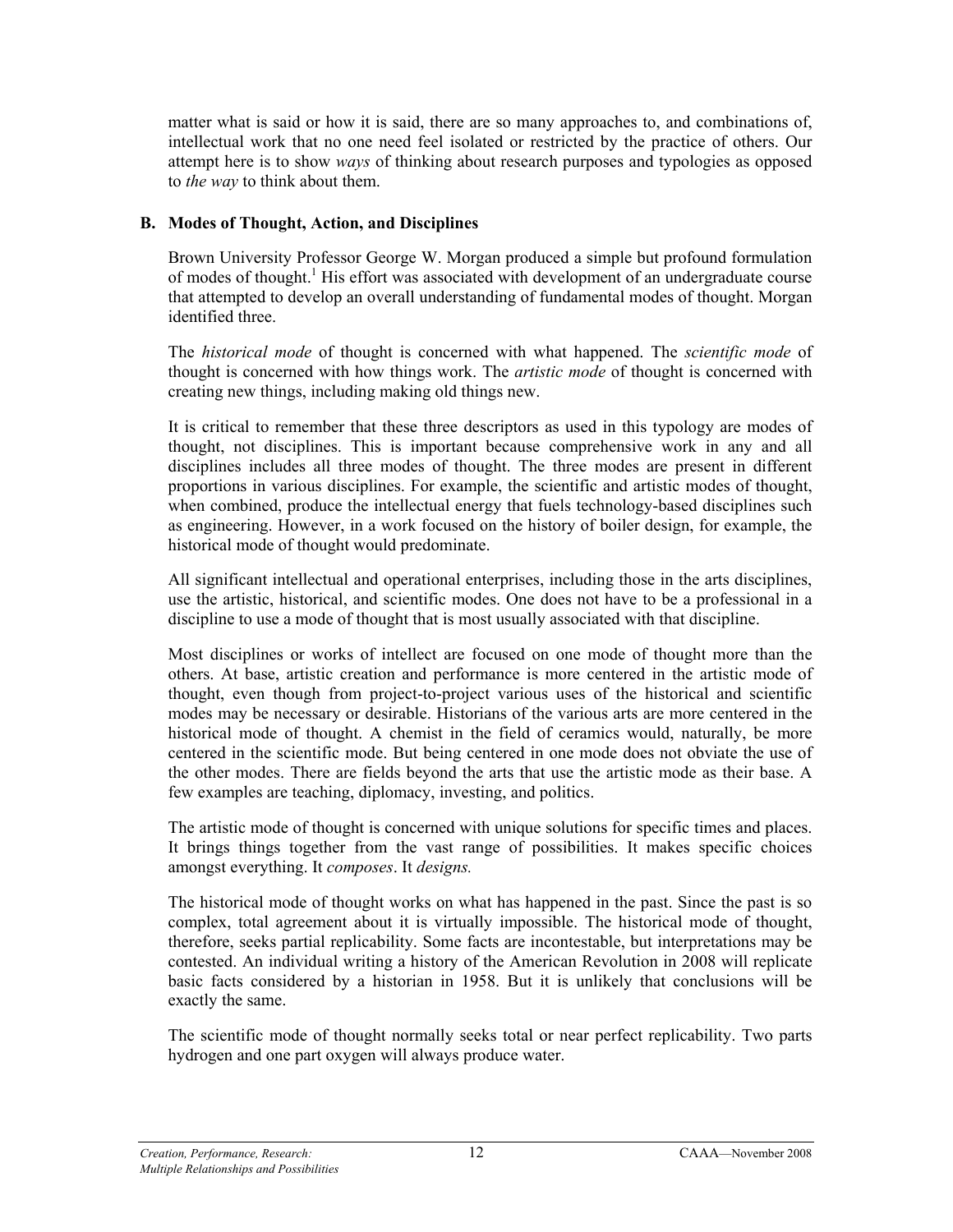This spectrum from uniqueness to total replicability has a great deal of influence on the types of inquiry, investigation, research, and scholarship that are conducted using the various modes of thought as they are applied to the many disciplines.

Questions of research intent, content, process, and product are also informed by the particular mixtures of these modes of thought and disciplines in a particular project.

Among many other things, Morgan points out the obvious fact that each mode of thought has its limitations. This means that each reveals certain things that the other does not reveal.

Modes of thought and action and the disciplines in which they are applied provide a useful tool for exploring issues of similarity, difference, and connection in the relationships among creation, performance, and research.

#### **C. Quantitative and Qualitative Research**

Quantitative research is based primarily on the methodologies of the natural sciences. Its findings are expected to be replicable. Objectivity is the goal.

Qualitative research is more subjective and based in part on realization that everything does not have perfect replicability.

These two approaches to research indicate that different things work in different ways. For example, they can work individually and they can work universally. The two approaches can be blended, an approach gaining adherents in educational and other kinds of research.<sup>2</sup>

#### **D. Knowledge and the Aesthetic**

It is clear that knowledge is gained from experiences as well as from study. What kinds of knowledge are gained from the experience of a work of art? If the artist wished to convey knowledge, to what extent can anyone be sure that the experience of any or most people produces that knowledge? Deep and perplexing questions of knowledge gained through the senses are pursued by aestheticians and increasingly by scientists and artists themselves. To those who understand an art form in some depth, works of art radiate knowledge of how the work was conceived and created. Many works teach, first of all, that a thing such as the work itself can be created; that something interesting, beautiful, provocative, and so forth can be composed or designed using certain ideas, forms, materials, and media. But there is also the whole world of insight and understanding that opens up through aesthetic experience. This knowledge is being generated by applications of the artistic mode of thought. It has its place alongside the knowledge generated by the historical and scientific modes of thought, or combinations thereof in such fields as philosophy, psychology, ethnography, and so forth.

This field of inquiry has enormous potential for all the arts. $3$ 

#### **E. Intellectual Processes**

There are many ways to characterize intellectual processes. These processes are associated with goals for all parts of intellectual work. These terms are not mutually exclusive. Each concerns the other. This work can be combined in a particular project or work of art or design or research. Some of the major intellectual processes/goals are: creation, discovery, analysis, interpretation, integration, synthesis, application, evaluation, and so forth.<sup>4</sup>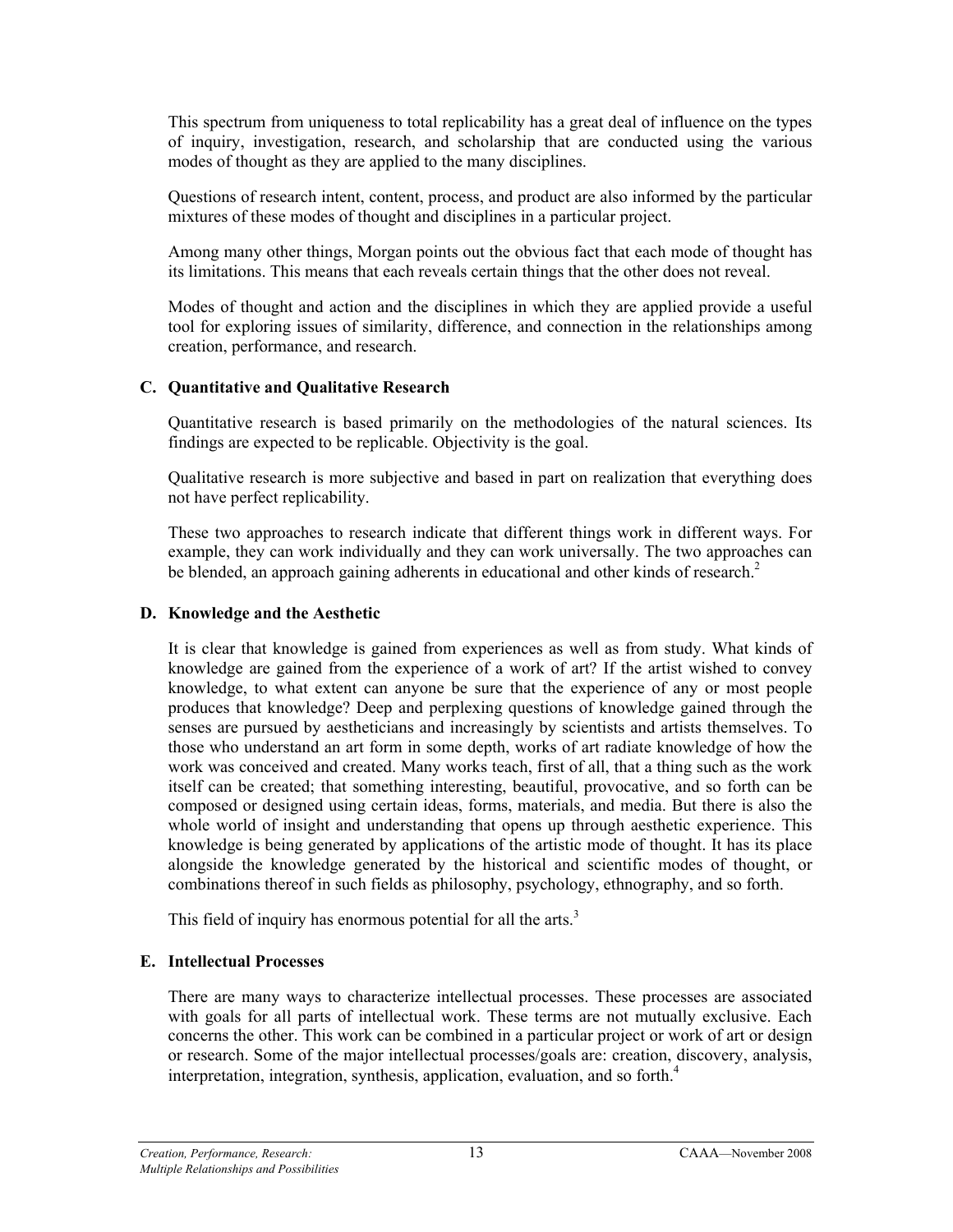#### **F. Arts Perspectives**

There are numerous perspectives for studying an arts discipline. Singly, or in combination, these perspectives can address how things work, what has happened, what things mean, and can be used to gain competence in making new things. Several of the most common perspectives are:

- 1. *Art as Process* compilation, integration, and synthesis of:
	- a. medium;
	- b. technical, historical, and analytical knowledge and skills;
	- c. inspiration and aspiration;
	- d. ideas and investigations that result in a work of art.
- 2. *Art as Product* involvement with completed works presented, performed, or available for study from various perspectives; and the multiple interrelationships and influences of completed work.
- 3. *Art as an Educative Force* development of knowledge and skills, including mental and physical discipline gained from the study of art as process; and historical/cultural understanding gained from the study of completed work.
- 4. *Art as Communication* use of arts media and techniques to convey ideas and information for various purposes.
- 5. *Art as a Psychological Phenomenon* the impact of arts media on human behavior.
- 6. *Art as Physiological Phenomenon* the impact of arts media on the human body.
- 7. *Art as Therapeutics* applications ranging from entertainment to psychology and psychiatry.
- 8. *Art as Social Expression* correlations of artistic modes, products, and perceptions within specific groups.
- 9. *Art as Heritage* correlations of artistic activities with culture and times.
- 10. *Art as Subject Matter for Other Disciplines* use of points of view, methodologies, and context of the humanities, sciences, and social sciences to consider the impacts of art processes and products on intellectual, social, political, economic, and other developments.

These and other perspectives can be used uniquely or mixed in various ways. Each is either centered in or connected to artistic creation and performance. Each can be looked at through the various modes of thought, addressed through quantitative and qualitative research, and viewed through various intellectual processes. Each is associated in some way with knowledge that comes through aesthetic action and experience.<sup>5</sup>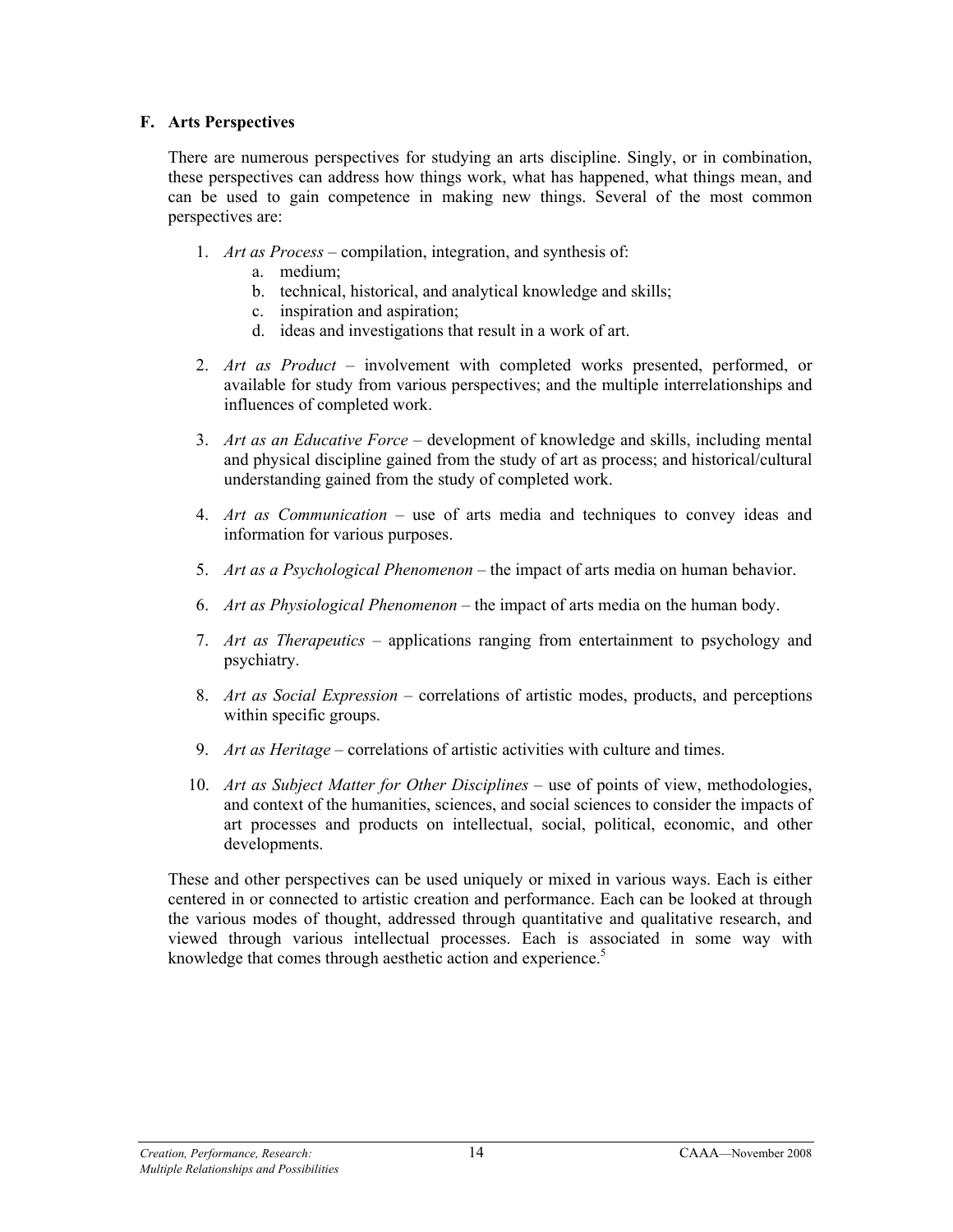#### **G. Boyer's Typology of Scholarship**

In the 1990s, Ernest Boyer, former US Secretary of Education, proposed a typology of scholarship intended to broaden perspectives within American higher education. Boyer suggested four types of scholarship:

- 1. The scholarship of discoverywhat is usually meant by research;
- 2. The scholarship of applicationapplication of knowledge to solve consequential problems;
- 3. The scholarship of integrationboth understanding the connectedness of things and making connections in a scholarly way;
- 4. The scholarship of teachingthe use of scholarly methods in pedagogical circumstances<sup>'</sup>

Boyer's typology provides yet another means for encompassing all the various methods and approaches we have been discussing into a specific type of inquiry, investigation, research, or scholarship.

#### **H. Experimental and Clinical Research**

In the sciences, a distinction is made between experimental and clinical research. In some scientific fields, "theoretical" and "applied" are used to indicate this distinction. Theoretical, or experimental work, is seen to be at the frontiers of fundamental knowledge about how things work. Applied, or clinical research, seeks to find uses for discoveries made in theoretical or experimental modes.

#### **I. The RAE Typology**

RAE stands for Research Assessment Exercise. RAE is an assessment and ranking system for higher education institutions in the United Kingdom. The RAE definition of research includes the following typology:

- 1. *Scholarship* the analysis, synthesis, and interpretation of ideas and information.
- 2. *Basic Research* work undertaken to acquire new knowledge without a particular application and view.
- 3. *Strategic Research* work carried out to discover new knowledge which might provide for future application.
- 4. *Applied Research* work undertaken to discover new applications of existing or new knowledge.

The RAE also includes the following types of research-based efforts and purposes in its code of practice on research ethics:

1. *Consultancy –* the development and interpretation of existing knowledge for specific applications.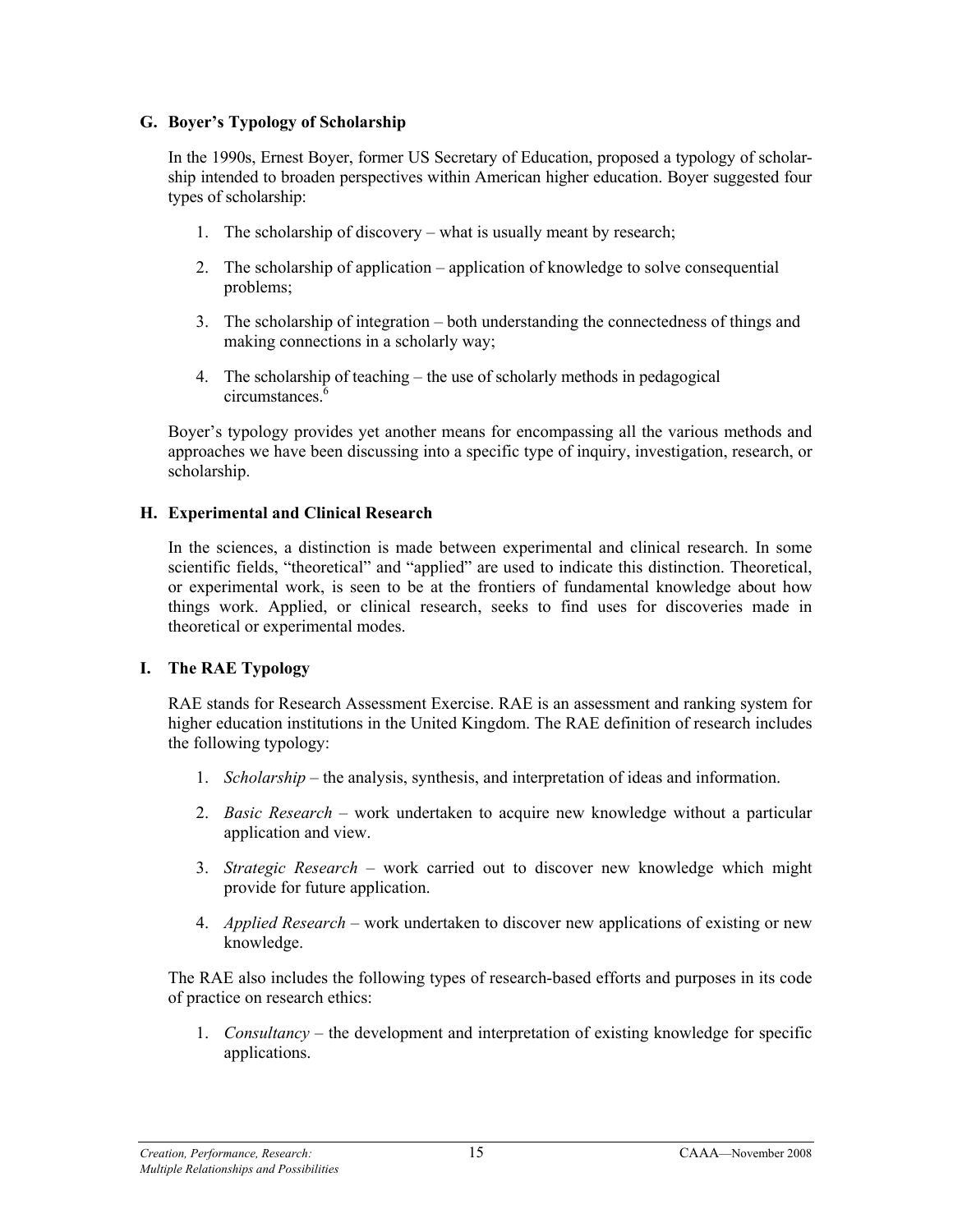2. *Professional Practice –* the interpretation and application of knowledge within a professional setting.

To provide a bit more context, the RAE understands research as "original investigation undertaken in order to gain knowledge and understanding. It includes work of direct relevance to the needs of commerce and industry, as well as to the public and voluntary sectors; scholarship; invention and generation of ideas, images, performances and artifacts including design, where these lead to new or substantially improved insights; and the use of existing knowledge in experimental development to produce new or substantially improved materials, devices, products and processes, including design and construction. It excludes routine testing and analysis of materials, components, and processes, e.g. for the maintenance of natural standards, as distinct from the development of new analytical techniques. It also excludes the development of teaching materials that do not embody original research." In the statement above, scholarship is defined "as the creation, development, and maintenance of the intellectual infrastructure of subjects and disciplines in forms such as dictionaries, scholarly editions, catalogues, and contributions to major research databases."<sup>7</sup>

#### **J. Buchanan's Matrix**

Richard Buchanan of Carnegie Mellon University, and an editor of "Design Issues" magazine, has created a matrix that presents and structures relationships of elements for design research in terms that have applications well beyond design.<sup>8</sup>



#### Design Research-the matrix of inquiry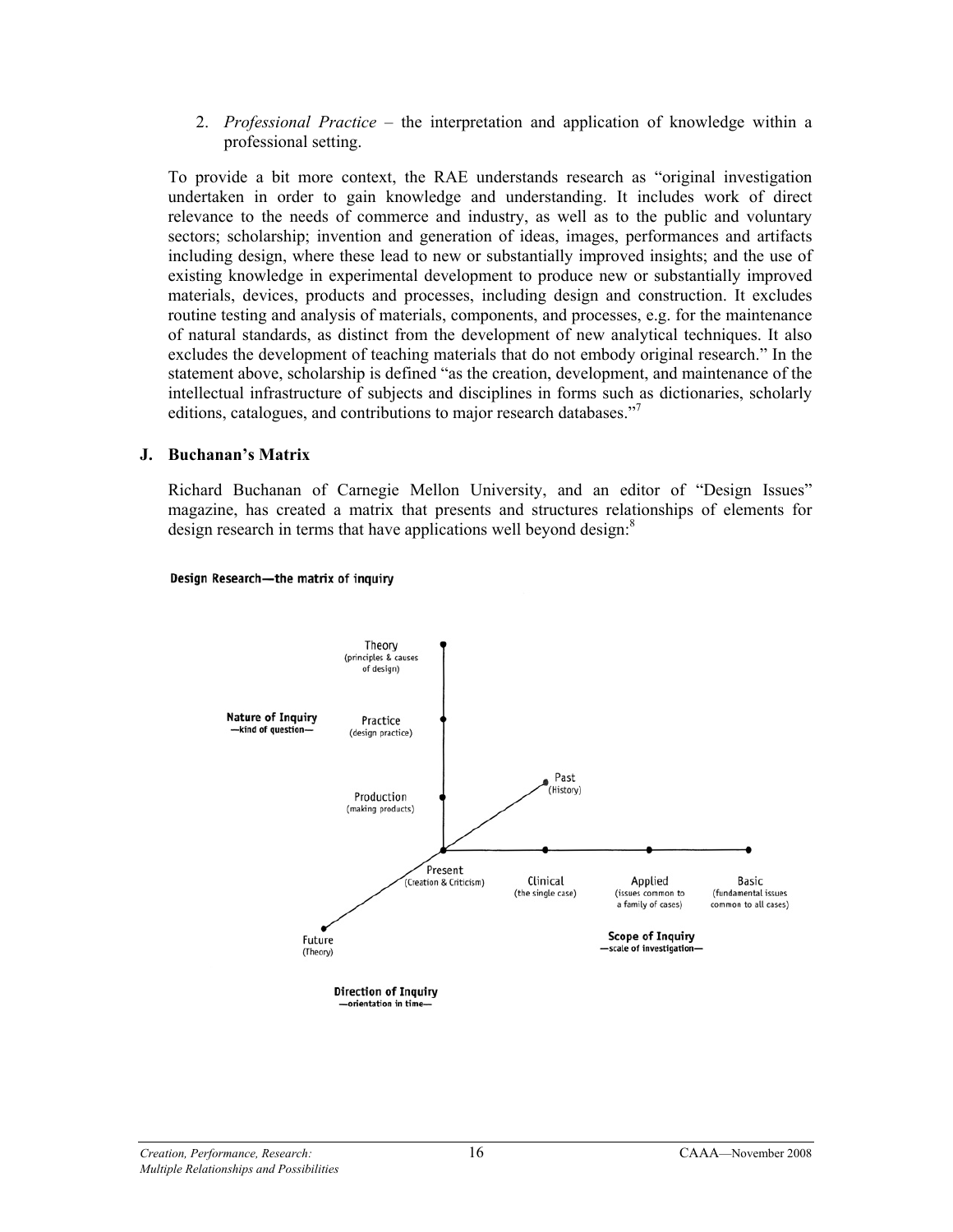#### **K. The Arts and All Other Disciplines**

Most of the information and analysis provided above is applicable to the various arts disciplines as well as to all other disciplines. Similarities and connections among all disciplines are clear from these and many other perspectives. For example, modes of thought are shared among disciplines, yet there are significant distinctions among the disciplines. These differences can be described in many ways, but for our purposes now, we return to intent, content, process, and product.

Disciplines shape perspective and value. Individuals regularly exhibit more talent for one of the many disciplines. This talent or inclination is also observable with respect to modes of thought. These manifestations are everywhere observable, and codified in many ways.<sup>9</sup>

High-level intellectual practitioners in each discipline have a deep understanding of the intent, content, processes (techniques), and the products that are the foundational expectations for work in their field. For many reasons, however, it may be difficult for such practitioners to understand or accept the validity of a different intent, content, process, and product expectation in fields other than their own, especially with regard to a hierarchy of value.

The distinction between parity and equivalence becomes important in questions of value. A novelist creating a work with an artist as the main character may engage in years of research into all aspects of the designated art form, including its theoretical foundations and debates. The novelist may share intent, content, and processes of an arts historian to a great extent. However, the products of the inquiries, investigations, researches, or scholarship undertaken by the novelist and the historian will be different. For the novelist, the investigation and research is integral to the whole, but it is not the whole. To the historian, the presentation of what has been discovered, including interpretive aspects, is the whole.

Political and funding issues now arise, and will continue to arise, over what sets of intent, content, process, and product are labeled *research*. A significant question for art forms now presents itself: are there intellectually based efforts that include intent, content, process, and product that are not research?

Clearly, if one wishes to use the term *research* as an umbrella word for intellectual activity in all disciplines and covering all sets of intent, content, process, and product, there is the prospect of semantic change. Even though such a change may produce desirable public relations images, it does not erase typology. If everything becomes research, typologies will assert or reassert themselves and new words will be formed to delineate among the different types and products of research. It is difficult to change values simply by changing words or conflating meanings.

Another critical fact is the depth of knowledge and expansion of specific methodologies in each of the disciplines. Each discipline seems to exhibit its own infinity. Overspecialization may be a concern, but specialization is a reality. The depth of specialization and the degree to which methods are unique become an especially important consideration when disciplines are combined.

#### **L. Disciplines in Combination**

Disciplines can be combined in many ways. Thus, the range of inquiries that cross traditional boundaries has given rise to a fairly complicated terminology. Because goals and activities can be vastly different, agreement on terminology has assumed great importance. The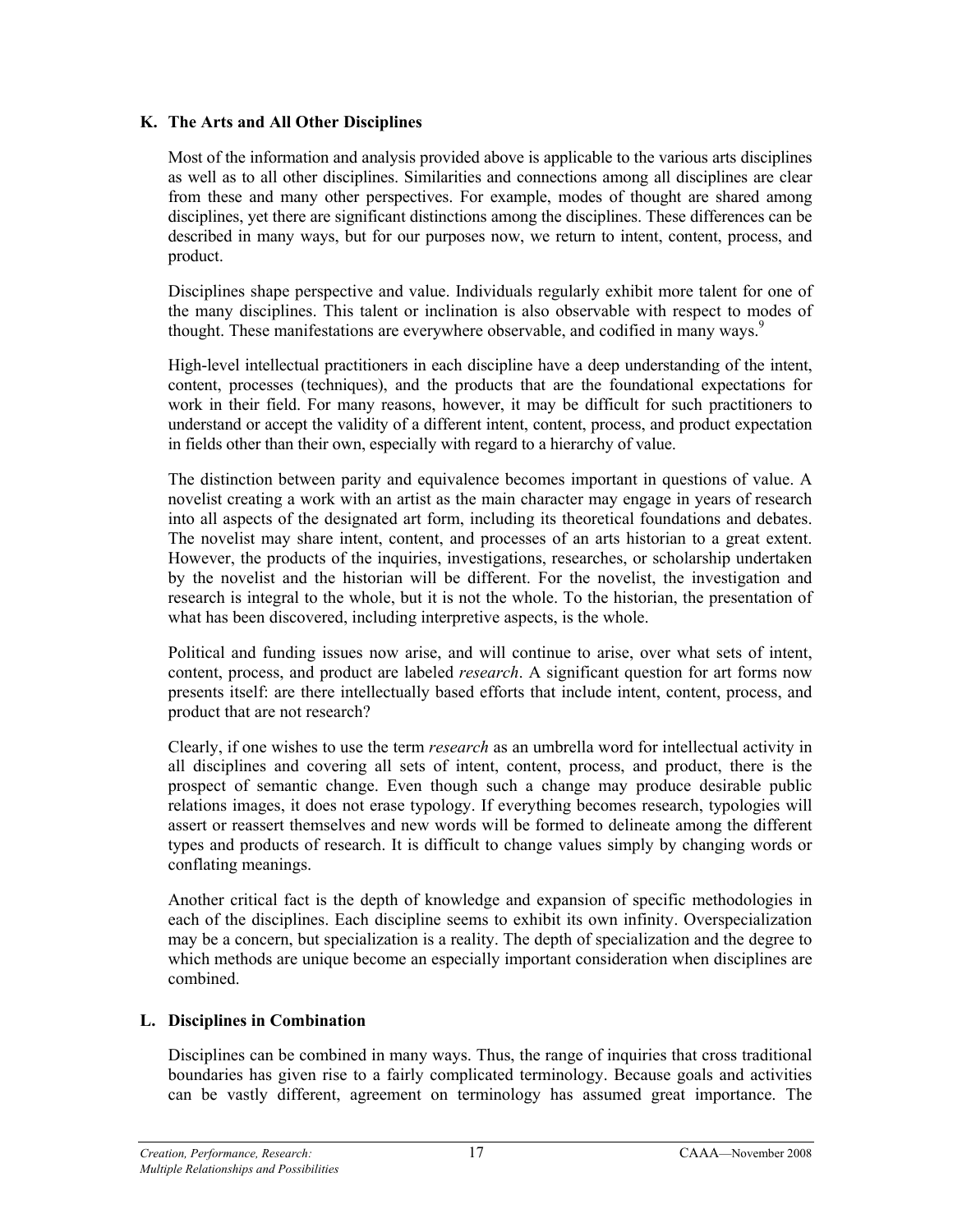following definitions are based on those found in *Interdisciplinarity: Problems of Teaching in Research and Universities*, published by the Organization for Economic Cooperation and Development (OECD) in 1972, and quoted in *Disciplines in Combination* by the Council of Arts Accrediting Associations.<sup>10</sup>

- 1. *Discipline* a specific body of teachable knowledge with its own background of education, training, procedures, methods, and content areas.
- 2. *Multi-disciplinary* juxtaposition of various disciplines, sometimes with no apparent connection between them (for example, theatre  $+$  mathematics  $+$  history). The distribution of coursework in the humanities, social sciences, and sciences found in most undergraduate curricula can be described as multi-disciplinary.
- 3. *Pluri-disciplinary* juxtaposition of disciplines assumed to be more or less related (for example, mathematics + physics, or French + Latin + Greek = "Classical") Humanities" in France). A collection of courses, satisfying distribution requirements in the humanities, would most likely be pluri-disciplinary.
- 4. *Cross-disciplinary* imposition of the approaches and axioms of one discipline on another. A literature course that has analyzed a novel by utilizing the musical structure of exposition, development, and recapitulation would be cross-disciplinary.
- 5. *Interdisciplinary* an adjective describing the *interaction* among two or more different disciplines. This interaction may range from simple communication of ideas through the mutual integration of organizing concepts, methodology, procedures, epistemology, terminology, data, and organization of research and education in a fairly large field. Examination of how the ideals of the Enlightenment had influence on and were synthesized in eighteenth century painting and literature would be interdisciplinary. An interdisciplinary group consists of persons trained in different fields of knowledge (disciplines) with different concepts, methods, data, and terms organized into a common effort on a common problem with continuous communication among the participants.
- 6. *Trans-disciplinary* establishing a common system of axioms for a set of disciplines. For example, anthropology is considered "the science of human beings and their accomplishments."

#### **IV. Creation, Performance, and Research**

#### **A. Creation and Performance and Research**

When an artist or designer in any arts field sets to work, the unfolding process of creation involves and reveals decisions about intent, content, process, and product. There are significant numbers of artists whose knowledge and virtuosity are sufficient to produce viable, professional, or outstanding work without any documentable inquiry, investigation, research, or scholarship. The process of making often involves exploring, working with, and reconfiguring the nature of the material at hand, perhaps without reference to an external source. The work forms in the artist's mind. In works that have internal integrative purposes, material in the work seems to inquire of itself, even to research itself in the perception of the viewer, reader, or hearer, and the creator.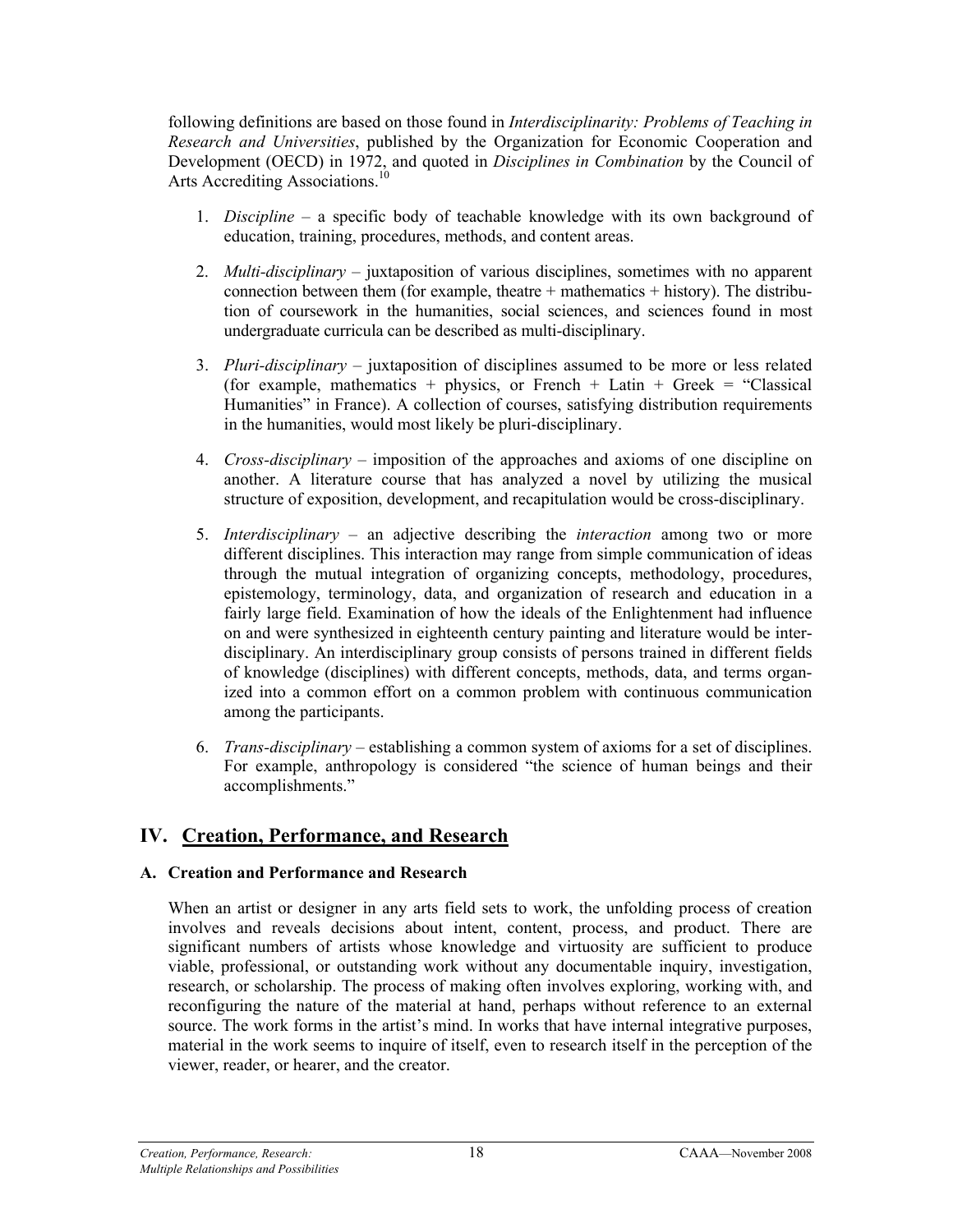There are also many instances of work in the arts where intent, content, and process involve documentable inquiry, investigation, research, or scholarship. The results of such researchbased approach to subject matter inform the work or are integrated within it.

There are also instances where artistic works are the result of or part of a series of investigations or research into particular sensory phenomena and the psychological impressions they create.

In all of these cases, however, the product of creation and performance is a work of art.

#### **B. Research and Creation and Performance**

In the sections of this paper presented above, there is a broad and cursory description of research issues, classifications, and possibilities. All of these and many others not described represent possible connections between research and artistic creation and performance. Many such connections are already evident. The disciplines of art, dance, design, music, and theatre history are venerable examples. These particular combinations of the historical, scientific, and artistic modes of thought connect research methodologies and scholarly products with works of art and ideas that surround them. But the arts histories are just one example.

It seems clear that inquiry, investigation, research, and scholarship can be used as the starting point for addressing issues of artistic creation and performance. Conversely, artistic creation and performance can be the starting point for engaging issues of inquiry, investigation, research, and scholarship. Decisions about starting points are governed, to a large extent, by decisions about intent, content, process, and product.

#### **C. A Few Basic Models**

- 1. Work in an arts field conceived of as art without reference to a particular research methodology or to research that can be documented beyond the natural inquiry that occurs in compositional thought and process.
- 2. Work in an arts field that uses methods of inquiry, investigation, research, or scholarship to inform or support the final product.
- 3. Work in an arts field conducted in an experimental mode, usually to find out "how things work" in the manner of the scientific mode of thought and action.
- 4. Research and/or scholarship associated with one or more aspects of artistic creation and performance. This research might be based in the scientific or historic modes of thought. It might be centered on one or more specific disciplines in the humanities, sciences, or social sciences, the psychology of visual or aural perception, for example.
- 5. Work in one arts field combined with another discipline in the same field. One manifestation is individual capacity to produce credible or professional products in both studio and research terms. An example might be a choreographer also prepared to produce scholarly work in the field of dance history.
- 6. Artistic creation and performance combined with another discipline related to the art form, for example, dual capability as an artist and as a researcher in a field such as computer science, engineering, anthropology, psychology, education, and so forth.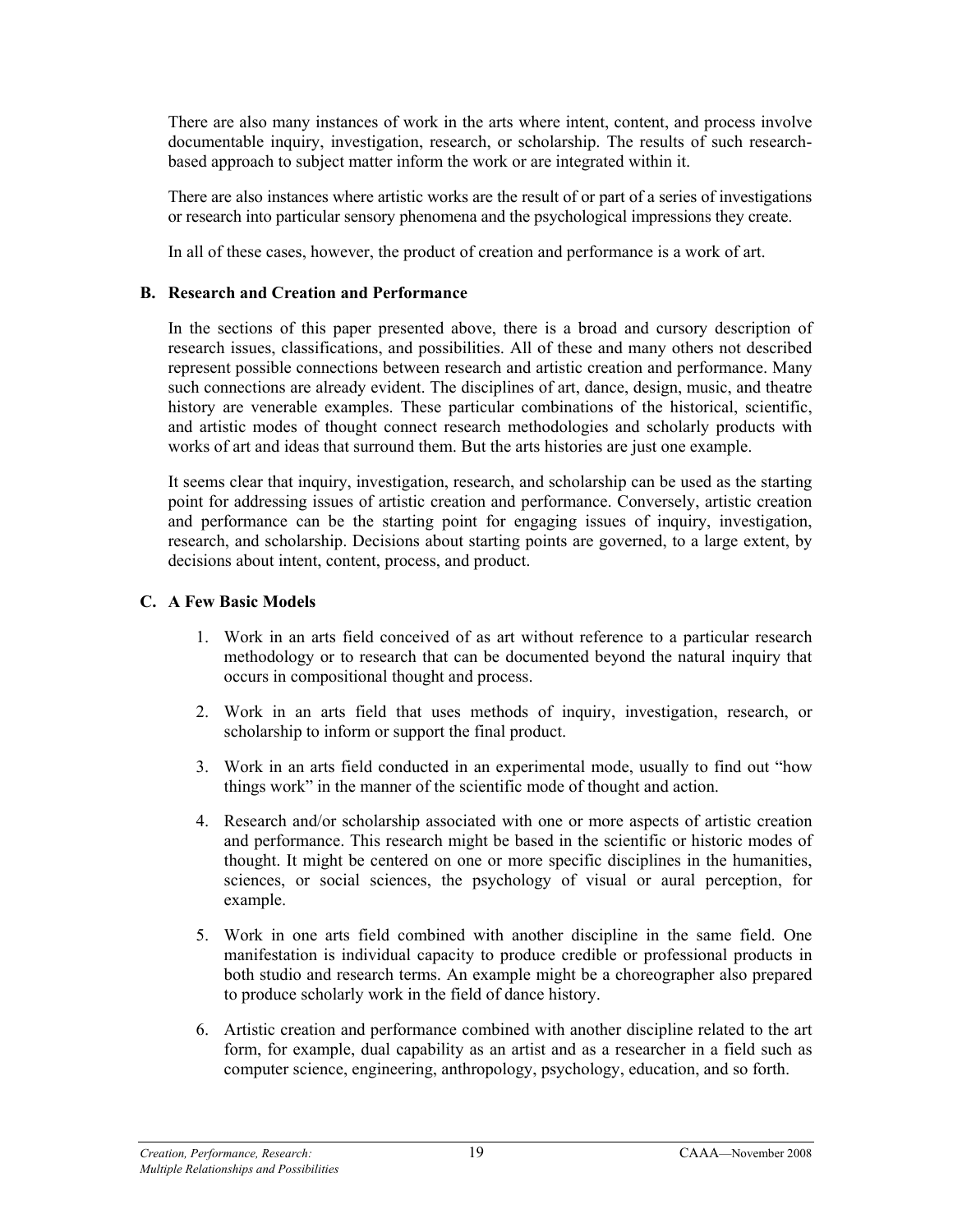Creation and performance can also be combined with research that considers the aesthetic and other philosophical dimensions of creative work. Theoretical efforts, explanations, and connections with other phenomena are all examples of this connection. The individual is dually prepared to develop products in the arts media and verbal form that connect creative work and performance methodologies and research methodologies in various ways and with various ends in view. This type of connection is related to, but different than, the historical consideration of artifacts or projects.

7. Research and scholarship associated with the aesthetic, the theoretical, and multiple connections with other disciplines undertaken as a single project or the subject of particular degree study. Significant understanding of one or more of the various arts disciplines in their multiple forms and purposes would be an essential background for such work.

There are many other ways to consider these issues.  $<sup>11</sup>$ </sup>

#### **D. A Virtual Infinity of Possibilities**

The basic approaches described in Section C. above, other approaches not described, or reformulations and extensions of those approaches all represent specific conceptual frameworks. These frameworks provide a means for considering, making, and studying all sorts of informal and formal connections among artistic creation and performance and inquiry, investigation, research, and scholarship. All the elements in these connections can be treated with various degrees of formality with respect to intent, content, process, and product. No product can show all the elements of its creation or development.

It seems important to repeat here that no intellectually-based discipline or activity owns any of the three modes of thought identified, or any other that someone may wish to identify. For example, theoretical physics makes continual use of the artistic mode of thought. Artists and designers in all arts fields use the historical and scientific modes of thought constantly. Professionals steeped in the historical enterprise often use the artistic mode of thought to communicate their findings. However, using a particular mode of thought does not make one a professional of a particular discipline or in the methodologies associated with that discipline. Issues of our original distinctions among similarity, difference, and connection are all ways of working and shaping results.

And so, individual artists, researchers, and scholars face a virtual infinity of possibilities. All modes of thought, subject matters, and methodologies in all their differences and variety are available for use and combination.

This condition produces a rich pool of traditional and innovative choices for institutions who wish to prepare individuals in the creative and performing arts, research, scholarship, or combinations thereof.

## **V. Time**

The sum total product of intellectual work is expanding at a rapid rate. Possibilities for developing connections among this work are also expanding at a rapid rate. However, while product and connection produce a virtual infinity of possibilities, time imposes its own discipline. Choices must be made. For most people, proficiency development takes a great deal of time, even in areas of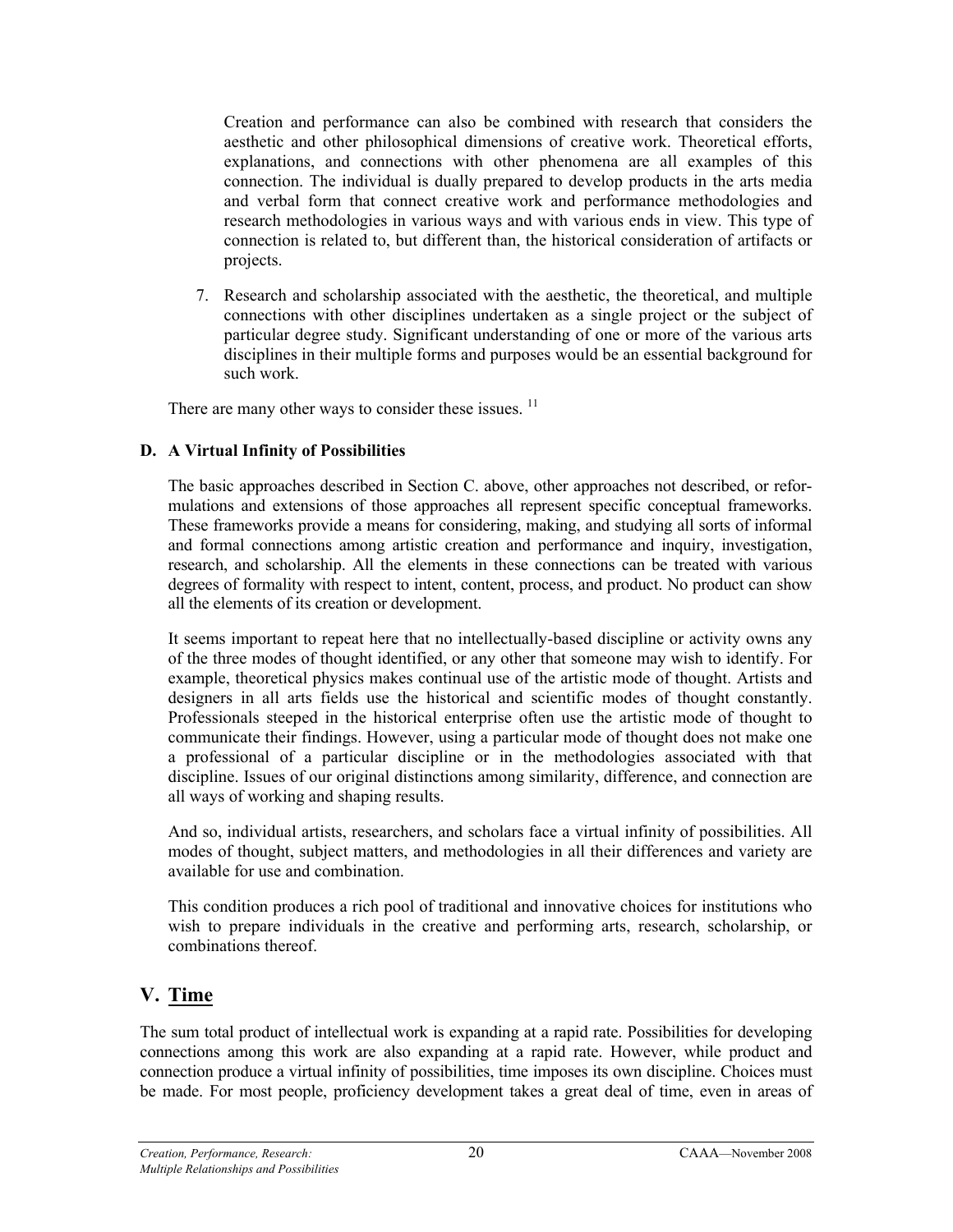natural ability. To a great extent, choices about intent, content, process, and product structure the use of time.

The time available in traditional or prospective degree program frameworks has an impact on decisions about what is possible with regard to various connections among creation, performance, and research.

#### **VI. Questions for Arts Schools and Departments**

#### **A. Common Questions, Multiple Answers**

Each arts school or department will, by design or default, determine its purposes as well as its curricular and programmatic relationships to the similarities, differences, and connections among artistic creation and performance, and inquiry, investigation, research, and scholarship. The questions implicit in this analytical briefing, and especially the questions posed in this section, will surely have widely varying answers among institutions and programs.

These questions will also have different answers in different curricula. All these differences are positive. They must be preserved, even if attention to more intellectual territory results in a greater range of differences within and across institutions.

Looking at possibilities in this way obviates creating a false conflict between what is traditional, what is new, and what is possible. In matters of art, unlike some aspects of science, the new does not necessarily drive out the old. Respect for differences must include respect for traditional ways of doing things, especially since traditional programs do not seem to hamper creative abilities to extend traditions or break out of them all together.

#### **B. Choices** *–* **Content**

As this paper has both indicated and demonstrated, many choices can be made and tested for their ability to work together in an educational program. Institutions have opportunities to determine the extent to which they wish to work from new perspectives, explore opportunities for uniqueness in one or more educational programs, and enjoy the adventure of pioneering, inherent public relations risks not withstanding.

Institutions and programs make choices that determine and reflect their decision about the following questions:

- 1. What does a creative and/or performing artist look like to us?
- 2. What does an arts or arts-related researcher look like to us?
- 3. What does a creative and/or performing artist who is able to use or do research or scholarship look like to us?

Questions such as the following are useful starting points: What do we want to do? What do we want to know? What do we want to help our students do? What is our approach to inquiry, to investigation, to research in one of its many formal senses, and to scholarship?

In what ways do we recognize and work with various sources of content such as knowledge already gained, experience, study, or research?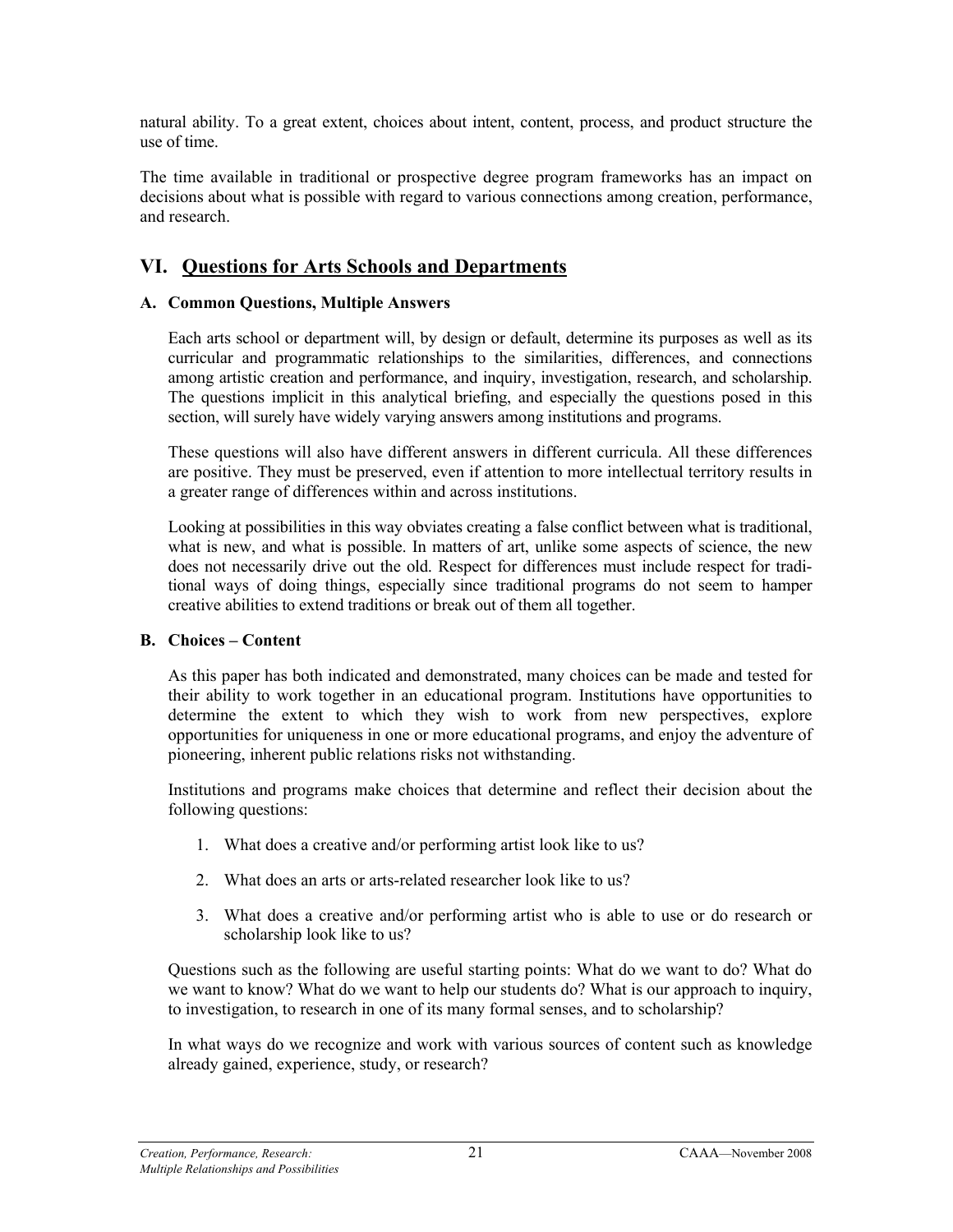#### **C. Choices** *–* **Categories**

Institutions evaluate in many ways. As previously noted, different values and understandings produce different criteria and methods. At base, disciplines and professions evaluate differently, in part due to the different modes of thought indigenous to their work. Efforts to achieve parity can also have an effect. The arts have challenges due to the inadequacy of words or numbers to describe conditions or achievement in terms of the art forms themselves. In faculty evaluations regarding creation and performance, for example, some institutions have made distinctions on grounds such as the location of a performance or exhibition, the extent to which work is considered innovative or path breaking or original, various valuations of technical virtuosity as an indicator of achievement, the extent to which the work is representative of what professionals in the same field do, and many others.

Such efforts to categorize are difficult, and whatever decisions are reached need to be applied with flexibility. For example, technical virtuosity is often an essential ingredient of new expression. It does no good to think of something new if an individual's means to express it are nonexistent. Innovation seems to be in the eye of the beholder; some will argue that it is ubiquitous; others, that it is rare. Just because something is new, it does not mean that it is better or even successful. The highest levels of technical proficiency can produce sterility or transcendence. Old works of art can be treated in new and path breaking ways. The influences of a particularly successful work are not always immediately apparent.

Categorization tied to rewards distribution can lead to collisions on fundamentals. These can be considered in terms of ontology, epistemology, and typologies; values and understandings; and the natures of specific kinds of work, for example. The arts face difficulties here because the kinds of functions that are the basis for parity are often not fulfilled in the same way as in other disciplines. For example, path breaking work in the arts has parity with path breaking work in the sciences, but beyond the quality of being path breaking, divergence is usually readily apparent based on differences in the ways that scientists and artists normally work, differences that can be manifested in terms of intent, content, process, and product.

For these and many other reasons, choices about evaluation categories and their applications in the arts require the most careful attention to ensure that they support the nature of what is being done in conjunction with institutional mission, goals, and objectives.

#### **D. Frameworks and Choices**

In Section IV.C. above, a few basic models for organizing programs were presented. Juxtaposed with these conceptual models centered on issues of content, there are also traditional and experimental frameworks for organizing teaching and learning towards such goals. In institutions, frameworks are usually identified by degree and program titles.

The fundamental question, therefore, becomes the extent to which the intent, content, process, and product choices inherent in any curricular model can be adequately encompassed within a particular degree or programmatic framework. It is important to make a distinction here between what a particular framework will accommodate and how that particular framework has been used traditionally.

When the professional and, educational worlds of the various arts disciplines begin to explore many of the connections barely indicated by this document and by other papers, discussions, and decisions on the same topic, the field will see the potential for work with connections that are not indigenous to traditional degree patterns and structures. This does not mean that older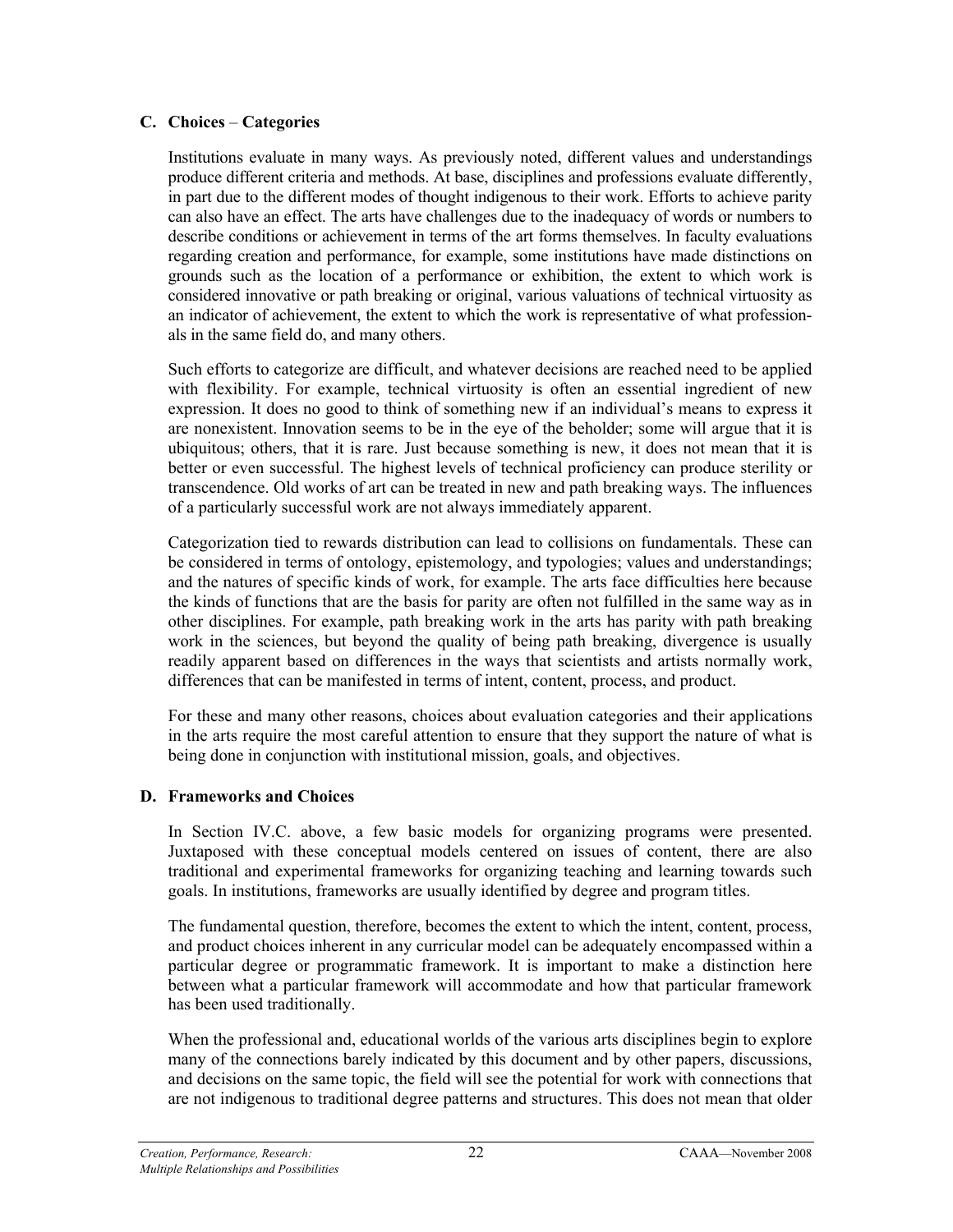structures will not accommodate a particular purpose, but there is no guarantee that they will. Expansions of possibility can be in terms of subject matter, time on task, degree structures, or other factors of engaging with the institution.

#### **E. Frameworks and Programmatic Details**

Program building requires the usual considerations about content, courses, lessons, projects, tutorials, evaluations, and so forth.

Questions of content raise questions of what should be included and what can be included given the resources available. Content issues also raise questions of authority. Whose opinion is to be respected regarding generic and specific issues of content?

To accomplish the specific goals of a particular program, what do students need to know about content and methodology? How do the answers to this question change as students want to pursue a certain profession, approach to content, problem, or other parameter? For example, to what extent is the program we are developing trying to help students do things such as: become researchers or scholars in the traditional sense; become multi-disciplinary practitioners in an artistic creation and performance and some research-oriented discipline in this art form and beyond; learn how to do various kinds of research associated with their art form, or at least some aspect of it?

To what extent is our program associated with a certain body of knowledge and skill development that involves creation, performance, and research components? To what extent is our goal to produce capability with a variety of research tools with various applications in creation and performance and/or documentable research or scholarship? To what extent are our program goals reflecting our discussions about the above issues and questions?

To the extent research or scholarly capability is a goal in a creation or performance oriented program, what kind and level of competency or virtuosity are we seeking?

For any program we create at any level, what kind of preparation is necessary with regard to each element of the program? For example, if a program is interdisciplinary at an advanced level, what preparation is required if students are to be able to work using differing content, intellectual methods, vocabularies, and habits of mind with disciplines to be combined?

#### **F. Practical Considerations**

- 1. As speculation and development continues, it is good to ask what we are trying to change, protect, and advance at our institution or within our school or department or within a field of endeavor.
- 2. What definitions of research and scholarship are accepted on our campus? What forces and ideas control these definitions? If on a specific campus a definitional change were needed to accommodate creation and presentation of art as research, what would be the nature, scope, and length of the effort necessary to make the change? What are the prospects for success in such an effort in the short- or longterm? What about questions of parity and equivalency? $13$
- 3. What issues of degree titles, content, specialization, and requirements are raised by the nature of any particular program that we contemplate?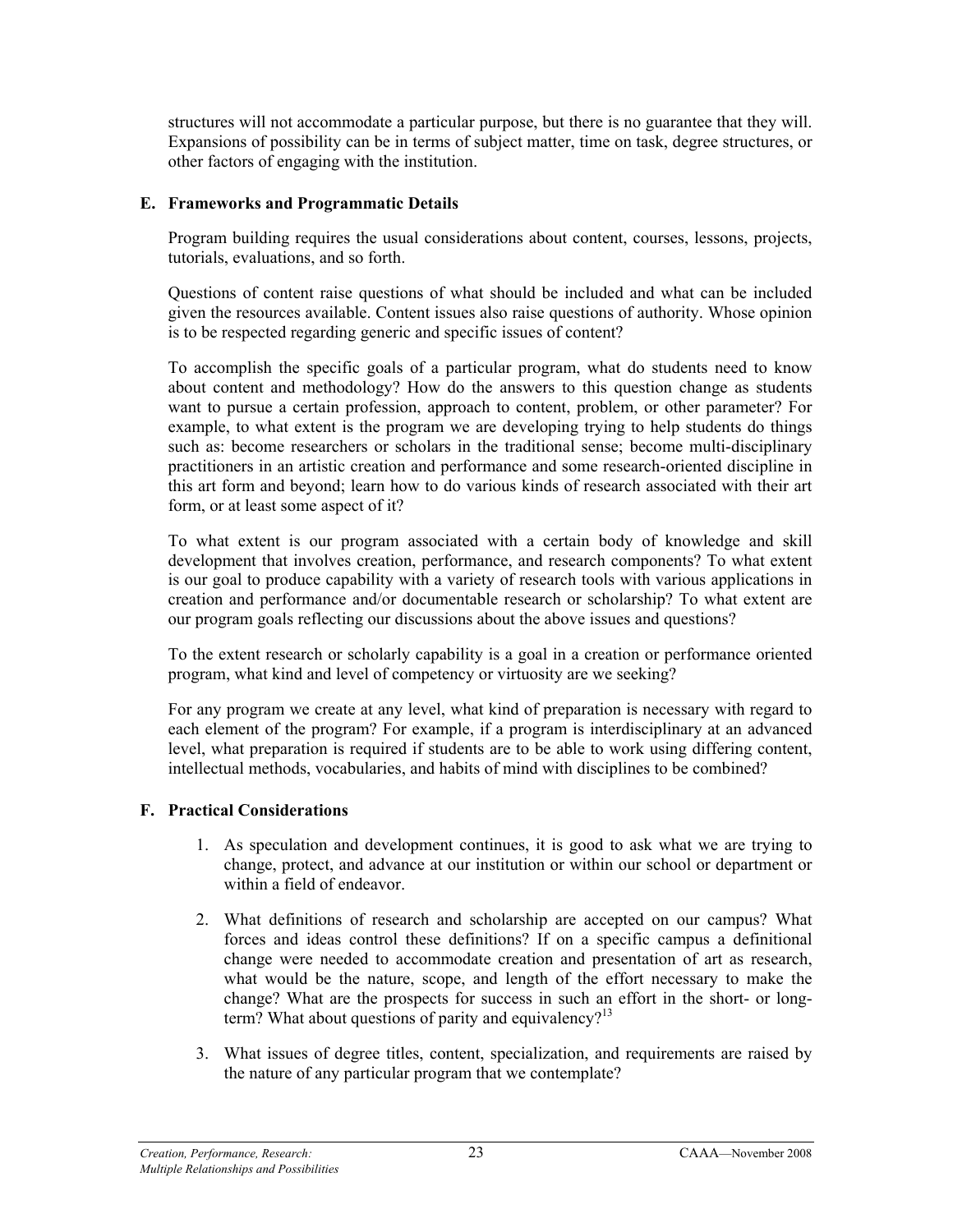- 4. If a program involves disciplines in combination, to what extent will cooperation be expected of other programs and specializations? What about the availability of advanced courses for students who are not majors in those fields? What kinds of cooperation are needed to achieve the goals of the program?
- 5. What public relations issues need to be considered? What about reputation, and particularly, the connection between reputation and the currency of credentials for students seeking employment?
- 6. What is the level of programmatic structure necessary to serve the number of students expected or projected to be served? For example, many research-based universities provide opportunities for qualified individuals to engage in uniquely designed programs at the masters or doctoral level. Such programs accommodate situations where an individual brings a unique set of preparations and a particular agenda for individual work. Such programs provide maximum flexibility since they can be designed for unique circumstances rather than for more universal application. Working with this issue, institutions ask themselves: how many people can expect to be oriented and sufficiently prepared to pursue the program that we are constructing? This is an important consideration given the wide variety of approaches to combinations of creation, performance, and research and to the vast number of possibilities of making connections in terms of modes of thought and disciplinary combination.

## **VII. Questions for the Field**

#### **A. What Does Research Mean?**

Individuals concerned comprehensively with the various arts fields, and specifically with particular aspects of those fields have a particular challenge. What definition or definitions of research would they like generally accepted in higher education and among others engaged in intellectual work? How consistent is the definition that they would like to see with the definition that they do see? To what extent do they agree among themselves?

These questions are vital because they go to the heart of issues ranging from content to status. For example, many artists spend a lifetime in personal *research* associated with developing their own personal technique in order to build the virtuosity and habits of mind that enable them to produce the emotional and intellectual impact evident in their creative work.

These questions are also important because of the necessity of preserving different perspectives and approaches to intellectual work. For example, there is a clear distinction between work that creates its own facts and work that is based on facts that already exist. There are fairly general definitions of what research means in various disciplines of the humanities, sciences, and social sciences, and with respect to disciplines in the arts associated with humanities, sciences, or social science disciplines that address one or more aspects of arts content—the methods of history applied to works of art, or the psychological and physiological study of visual perception and understanding, for example. But what does the term *research* mean, or what would we like it to mean, in regard to its presence in or connections with creation of works of art? Specifically, what would we like it to mean generically, as well as what would individual art and design disciplines like it to mean for their specializations?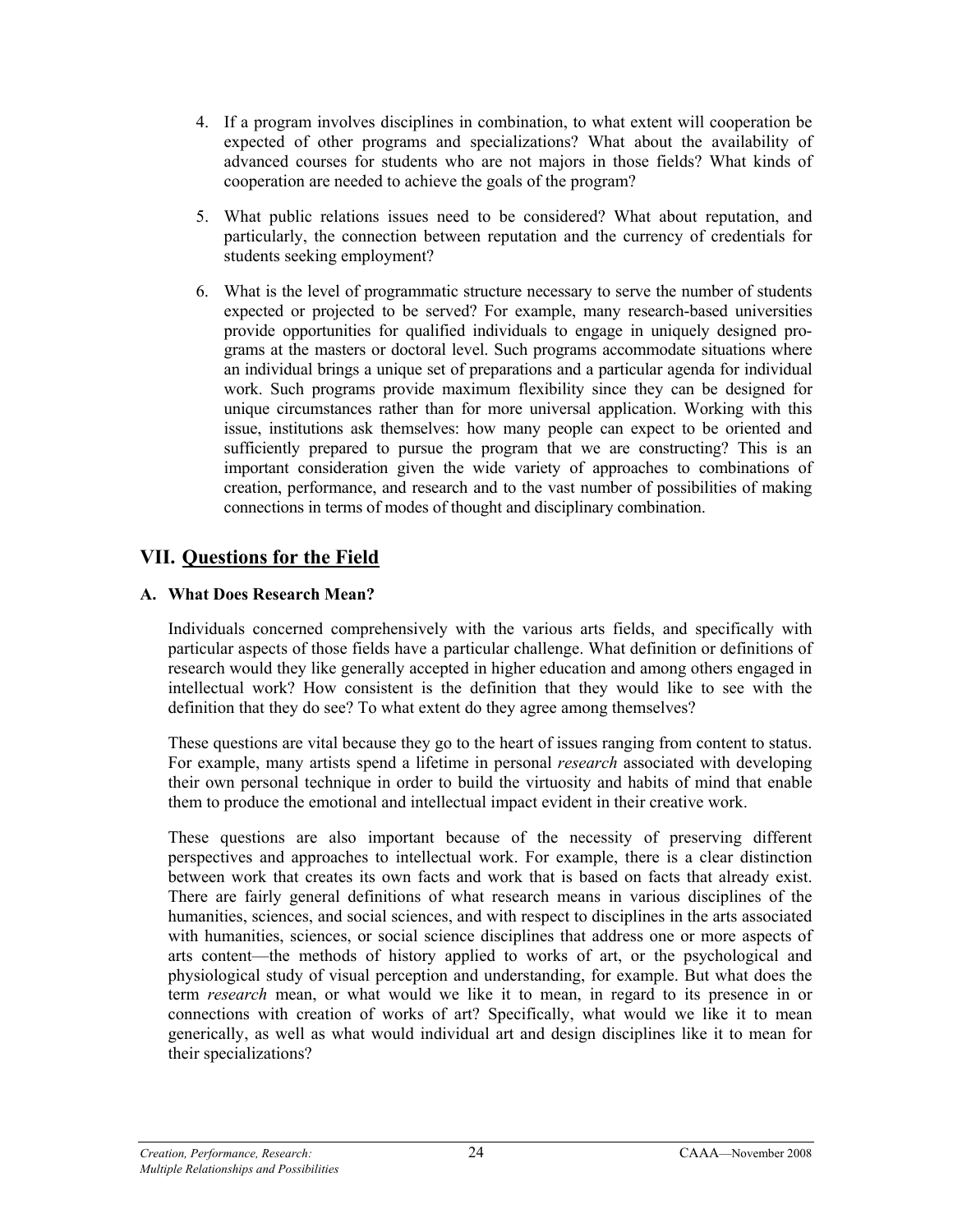#### **B. What Response to Scientism?**

Science and the arts have had many historic productive relationships. The two endeavors often inspire each other, and scientists are often participants in and supporters of the arts.

Scientism is another matter. It is usually defined as a view of the world that believes and acts on the understanding that everything can be explained by the methods of the natural sciences. The fact that this has not been done so far or that certain problems or issues have neither replicability nor a mathematical base, does not mean that it cannot ever be done. But if so, there is a long way to go. At the moment, scientism is unproven. Scientism is a narrow view. Thus when used as a paradigm, it narrows. Many scientists reject it.

Even if there is not a total embrace of scientism in our society, there is no question that methods, approaches, terminologies, and agendas of science have tremendous public status. This is easily observable in the tendency of fields that are not necessarily centered in the scientific mode of thought to embrace and present themselves using all sorts of scienceassociated imagery and method. At times this is done to such an extent that they discredit the essence of their own discipline. This perceived need to appear to be scientific is a real consideration. To be successful in creating such images, those aspects of intellectual work, which are not science-centered in the way that the natural sciences are, must claim validity in terms set by scientists, or that sound scientific. This practice further strengthens the hegemony of the science associated image.

There are several fundamental responses to scientism. One is to accept it as a fact of life and develop programs and messages accordingly. Another is to reject scientism and, in so far as possible, work independent of its influences. A third approach is to reject scientism, but to accept and support science as mode of thought and a set of disciplines that can be the primary focus of intellectual work, and also support work with other modes of thought and in other disciplines. In other words, science is primary sometimes, but not always. The latter approach seems most productive.

#### **C. What Relationship to Science in Higher Education?**

The presence and prestige of science in higher education has a long history. For example, the 19<sup>th</sup> century saw the beginnings of the science oriented research paradigm and the penchant for defining work in the arts and humanities in scientific or quasi-scientific terms. This approach, derived at first from German concepts, underlies or supports such realities as funding structures and patterns for projects and salaries.<sup>14</sup>

There are positive ways for the arts to work in light of this legacy. This report and local action can broaden concepts regarding modes of thought and thus of creative work and research and their relationships in ways that will reach potentials of the  $21<sup>st</sup>$  century. Science, technology, and art are intersecting in new ways with many more connections to be made. The arts also need to build on the fact that most colleges and universities support the arts irrespective of their views about work in the sciences. Such support indicates that the arts are valued. The basis for further advancement seems solid in most institutions. In part the arts have challenges with broadening perspective.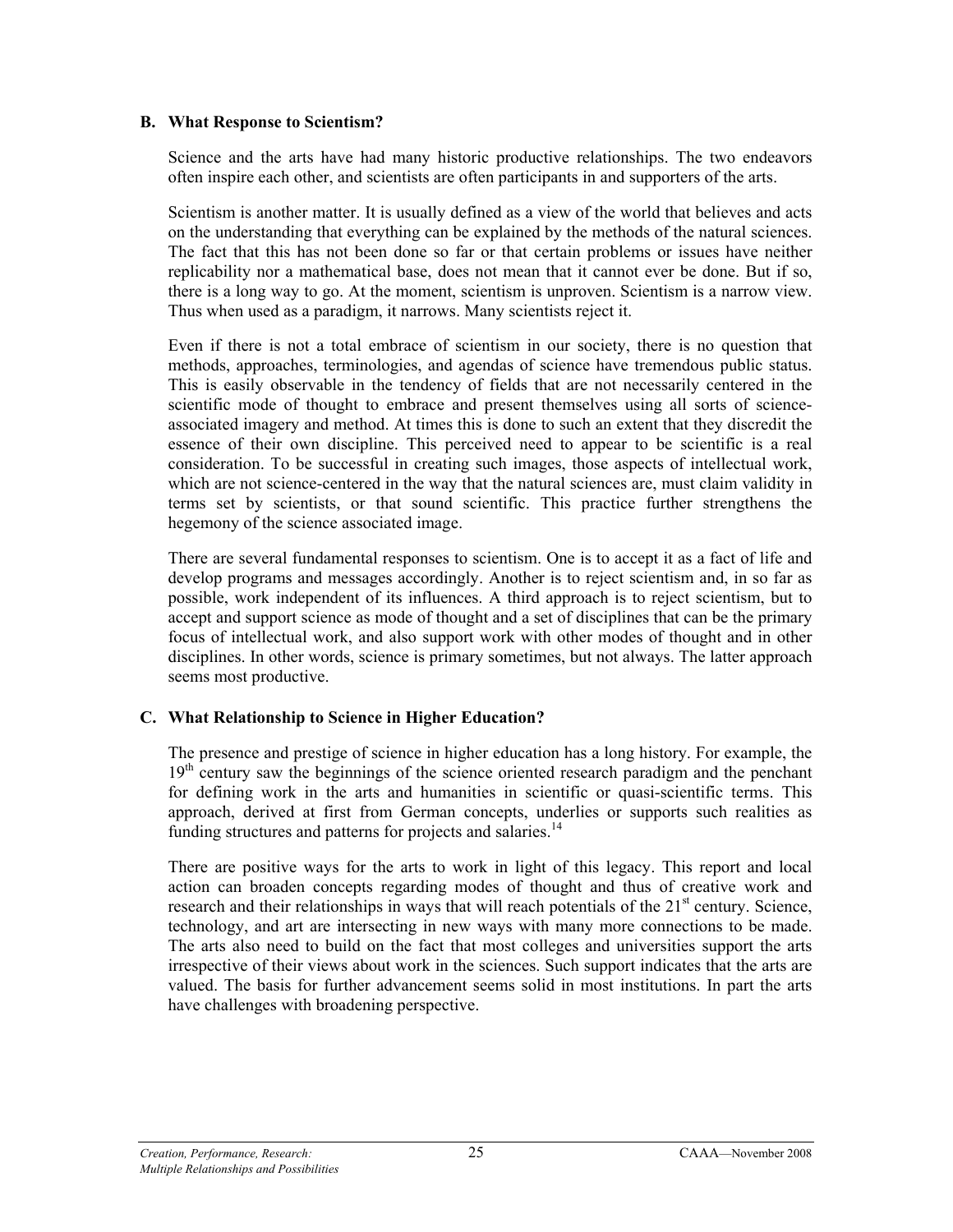#### **D. What Relationships to Word-Based Scholarship?**

In higher education, the content and methods of the humanities and social sciences can exert powerful influences similar to those that science, especially scientism, exert in the society as a whole. The same generic questions apply to the modes of thought, disciplinary content, and habits of mind of these fields. How do we best deal with the similarities, differences, and connections among what humanities and social science efforts produce and what is produced in the creation and performance aspects of art? How do we best find grounds to discuss and work with issues of intent, content, process, and product? How do we best deal with questions of intellectual content and effort when the product is not the same?

#### **E. How Do We Protect Valuable Time?**

Whenever a particular mode of thought or discipline in the entire firmament of intellectual work becomes devalued to the extent that it must claim validity in terms set by others, time must be spent in translating the intent, content, process, and product of that work into the terms and value systems of the other mode of thought or discipline. Here is an analogy: a novelist who completes a work in English who is then required to translate it into another language spends time making the translation that could be spent writing another novel. Certainly, there are instances of authors translating their own works. But irrespective of the value inherent in such a practice, it still constitutes a time allocation from one thing to another. When such translations are required across disciplines and intellectual efforts centered in different modes of thought, precious time is lost and quality can be affected, especially as the translation burden is increased.

As those responsible for the fields, it is critical to ask ourselves about the risks involved in losing control of the evaluation criteria that are applied to various kinds of work that we do, including products of creation and performance. In many circumstances, ill-considered claims about research and its presence in, or connections with, creation and performance can produce impositions of evaluation and funding expectations and conditions that are incompatible with the nature of creation and performance.

#### **F. How Do We Win-Win?**

To move forward most productively, the arts fields need to win in two respects. Each needs to find increasingly productive and fruitful approaches to issues of inquiry, investigation, research, and scholarship both on their own terms, and as they may be integrated with creation and/or performance.

Concurrently, there is a need to preserve, enhance, and build more common understanding about parity among different types of intellectual work (1) centered in different modes of thought but connected with each of the others, and (2) centered in a particular discipline or specialization, but connected to and reflective of other disciplines and specializations and what they reveal. With careful thought, planning, and creativity, both of these goals can be accomplished. Indeed, achieving each goal in deeper ways depends on success in the other.

Artistic creators and performers applying their intellectual and physical skills over the centuries have created a record of human achievement that is equal to those in any other discipline.

Parity is already present, it is just not always recognized.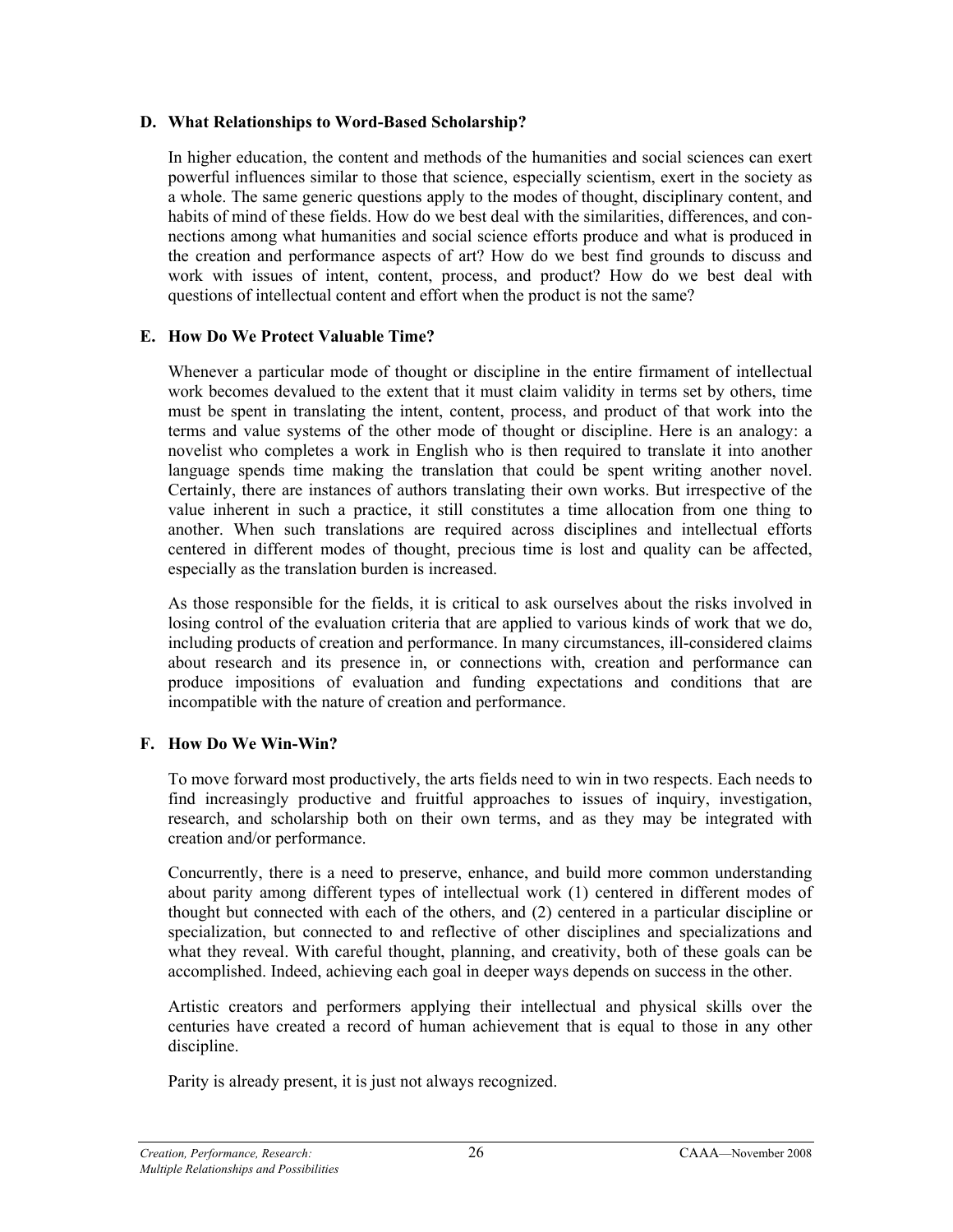To protect and advance our fields, similarities, differences, and connections need to be developed and applied in ways that create the best sorts of conceptual and operational parity and avoid false equivalencies. The issues discussed in the brief can occupy decades of productive effort. To create our way forward, it is critical to ask those strategic questions now and find reasonable answers to them, lest tactical decisions driven by expediency create unintended consequences.

Schools and departments of the arts have wonderful prospects ahead. There is so much content to address. This paper celebrates the concept of possibility and expresses deep faith in the searching intellectual nature, the individual and collective wisdom, and the artistic inspiration, capability and vision of arts professionals serving as faculty and administrators in higher education, and also, in budding form, the students they are nurturing.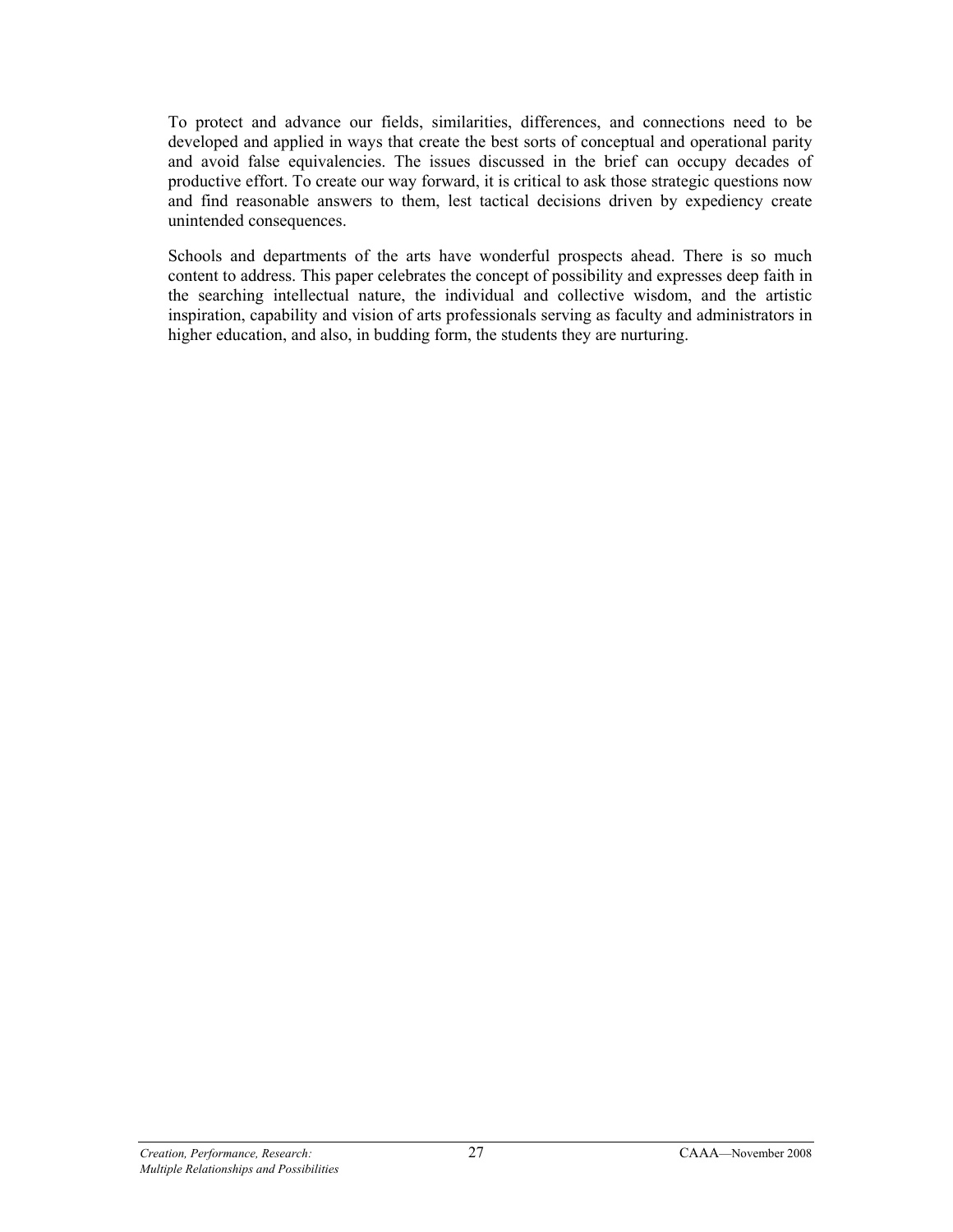#### **Notes**

- 1. See: George W. Morgan, The Human Predicament: Dissolution and Wholeness (Providence: Brown University Press, 1968).
- 2. See: Howard S. Becker, "The Epistemology of Qualitative Research," in Ethnography and human development, ed. R. Jessor, A. Colby, and R.A. Shweder, (Chicago: University of Chicago Press, 1996), 53-72.
- 3. For example, an international conference titled, "Sensuous Knowledge 2: Aesthetic Practice and Aesthetic Insight" was held in Solstrand, Norway November 9-11, 2005 hosted by the Bergen National Academy of the Arts.

This conference and its predecessor considered questions of art and design in terms of concepts like *science*, *research and development*, and *knowledge* and their relevance for artistic research and development. (This information courtesy of Joe Deal, Rhode Island School of Design.)

- 4. These typologies are addressed in: "The Work of Arts Faculties in Higher Education," Council of Arts Accrediting Associations (Reston, VA: National Office for Arts Accreditation, 1993), 4, 18-21.
- 5. See Note 4 above.
- 6. See: Ernest L. Boyer, Scholarship Reconsidered: Priorities of the Professoriate (Lawrenceville, NJ: Princeton University Press, 1990), 15-25.
- 7. This summary of the RAE is derived from an unpublished introduction to a 2004 NASAD Annual Meeting session on Research and Practice in Art and Design by Joel Deal. Other speakers were Jacques Giard (Arizona State University) and Gary Sangster (Art Institute of Boston at Lesley University).
- 8. See: Owain Pedgley, "DDR4 (Designing Design Research 4): Event Review and Reflections," Design Issues 21, no. 3 (Summer 2005): 84.
- 9. One of the most popular perspectives on multiple modes of thought has been Howard Gardner, Frames of Mind: The Theory of Multiple Intelligences (New York: Basic Books, 1985).Gardener expands the idea of talent and natural inclination to the idea of multiple intelligences. Gardner defines these as linguistic, musical, logical mathematical, spatial, bodily—kinesthetic, inter-personal, and intra-personal intelligences. Daniel Goleman has further developed and expanded the ideas of multiple modes of thought to include Emotional Intelligence (New York: Bantam Books, 2006) and Social Intelligence (New York: Bantam Books, 2006).
- 10. See: "Disciplines in Combination: Interdisciplinary, Multidisciplinary, and Other Collaborative Programs of Study," Council of Arts Accrediting Associations (Reston, VA: National Office for Arts Accreditation, 1994).